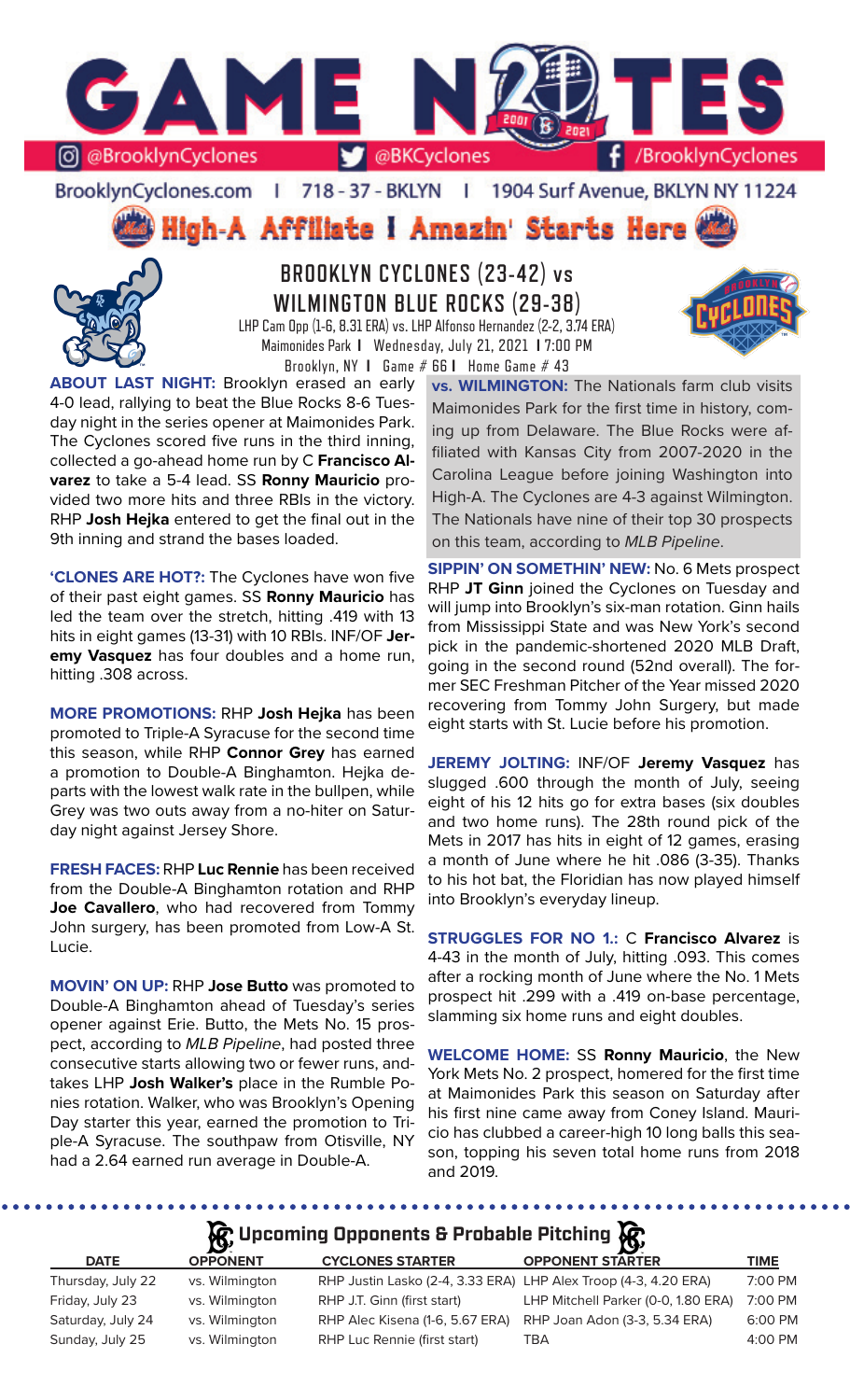| <b>JULY 21 VS JERSEY SHORE</b> |                                 | <b>STARTING PITCHER</b>                                       |            |  |  |  |  |  |
|--------------------------------|---------------------------------|---------------------------------------------------------------|------------|--|--|--|--|--|
|                                | #33                             | <b>CAM OPP</b>                                                | <b>LHP</b> |  |  |  |  |  |
|                                | Height: 5-10                    | Weight: 185                                                   |            |  |  |  |  |  |
|                                | Bats: Left                      | <b>Throws: Left</b>                                           |            |  |  |  |  |  |
|                                | Date of Birth: November 4, 1995 | Age: 25                                                       |            |  |  |  |  |  |
|                                | Hometown: London, UK            |                                                               |            |  |  |  |  |  |
|                                |                                 | How Obtained: Signed as a minor league free agent, 12/16/2020 |            |  |  |  |  |  |
|                                | <b>College: West Point</b>      |                                                               |            |  |  |  |  |  |

**TONIGHT:** Cam Opp allowed seven runs on seven hits in just 2 2/3 innings on Thursday night against Jersey Shore.

**COMMISSIONED:** Opp is an officer in the United States Army though currently in the Army Reserves due to a waiver he received to pitch in baseball professionally. He trained for two years in the military and went to flight school for one year. His current responsibilities are to promote the Army and its opportunities in the military.

**ARMY MAN:** Opp pitched at West Point in New York for Army for four seasons, posting a 4.11 ERA over 181.2 innings with the Black Knights. At the end of his junior season, he recorded the final two outs of the Patriot League championship game against Navy in 2018. That year in the Super Regionals, Opp pitched 1.2 innings to close out Army's massive 5-1 upset of NC State in the College World Series.

**WORLD TRAVELER:** Opp's father worked for Deloitte and traveled around the world with the company. Opp was born in Colorado, moved to Chicago, and spent most of his childhood and teenage years in London, England. Opp had also lived in Indiana, Texas, and North Carolina before signing with the Mets.

**INDEPENDENT BALL:** Opp pitched with the Evansville Otters in the Frontier League in 2019, striking out 35 in 26.2 innings with a 2.70 ERA.

|                 | High-A Brooklyn |            |     |                |                |                |                |                |          |            |  |  |  |
|-----------------|-----------------|------------|-----|----------------|----------------|----------------|----------------|----------------|----------|------------|--|--|--|
| <b>DATE</b>     | <b>OPP</b>      | <b>DEC</b> | IP  | н              | R              | ER             | <b>BB</b>      | ĸ              | HR       | <b>AVG</b> |  |  |  |
| 7/15            | <b>JS</b>       | K          | 2.2 | $\overline{7}$ | $\overline{7}$ | $\overline{7}$ | $\overline{2}$ | $\overline{2}$ | 1        | .305       |  |  |  |
| 7/9             | @HV             | L          | 21  | 6              | 3              | 3              | 1              | 3              | 1        | .284       |  |  |  |
| 7/1             | @ ABD           | L          | 5.0 | 3              | $\overline{2}$ | 1              | 1              | $\overline{7}$ | $\Omega$ | .262       |  |  |  |
| 6/25            | <b>JS</b>       | W          | 5.2 | 3              | $\overline{2}$ | $\overline{2}$ | 1              | 3              | 1        | .286       |  |  |  |
| 6/10            | HV              | L          | 6.0 | 3              | 1              | $\circ$        | $\overline{2}$ | 4              | $\Omega$ | .328       |  |  |  |
| 6/3             | $@$ JS          |            | 3.0 | 6              | 3              | $\overline{2}$ | $\Omega$       | 2              | $\Omega$ | .409       |  |  |  |
| 5/27            | @ABD            | L          | 2.0 | $\overline{7}$ | 8              | 8              | $\overline{2}$ | 5              | $\Omega$ | .444       |  |  |  |
| 5/22            | HV              | L          | 3.2 | 5              | 5              | 5              | $\overline{2}$ | 4              | $\Omega$ | .357       |  |  |  |
| Low-A St. Lucie |                 |            |     |                |                |                |                |                |          |            |  |  |  |
| <b>DATE</b>     | <b>OPP</b>      | <b>DEC</b> | IP  | н              | R              | ER             | BB             | κ              | HR       | <b>AVG</b> |  |  |  |
| 5/16            | @DBT            | W          | 5.0 | 4              | 0              | $\Omega$       | 1              | 4              | $\Omega$ | .238       |  |  |  |
| 5/11            | @DBT            | W          | 31  | 3              | 1              | $\circ$        | 3              | 5              | $\Omega$ | .250       |  |  |  |
| 5/4             | v. JUP          |            | 3.0 | 3              | 1              | 1              | $\overline{2}$ | $\overline{2}$ | $\Omega$ | .250       |  |  |  |
|                 | K/9             |            |     |                | BB/9           |                |                |                | HR/9     |            |  |  |  |
|                 |                 |            |     |                |                |                |                |                |          |            |  |  |  |
|                 | 20.8%           |            |     |                | 7.6%           |                | 0.89           |                |          |            |  |  |  |
|                 | <b>BABIP</b>    |            |     |                | GB%            |                | <b>FIP</b>     |                |          |            |  |  |  |
|                 | .378            |            |     |                | 39.6%          |                | 4.29           |                |          |            |  |  |  |

**2021 GAME-BY-GAME**

**OPP'S SEASON AND CAREER HIGHS**

| 2021 Season                                         |                             | Career                        |
|-----------------------------------------------------|-----------------------------|-------------------------------|
| 7 (7/1 at Aberdeen)                                 | <b>Strikeouts</b>           | 7 (7/1/21 vs. Aberdeen)       |
| None                                                | <b>Double Digit K Games</b> | None                          |
| 7 (5/27 vs. Aberdeen)                               | <b>High Hits, Game</b>      | 7 (5/27/21 vs. Aberdeen)      |
| None                                                | High HR, Game               | None                          |
| 8 (5/27 vs. Aberdeen)                               | <b>High Runs, Game</b>      | 8 (5/27/21 vs. Aberdeen)      |
| 3 (5/11 @ Daytona)                                  | <b>High Walks, Game</b>     | 3 (5/11/21 @ Daytona)         |
| 6 IP (6/10 vs. Hudson Valley) Innings Pitched, Game |                             | 6 IP (6/10 vs. Hudson Valley) |
| None                                                | <b>Complete Games</b>       | None                          |
| None                                                | <b>Shutouts</b>             | None                          |

| <b>CATCHER ERA</b> |    |                 |            |            |  |  |  |  |  |  |  |
|--------------------|----|-----------------|------------|------------|--|--|--|--|--|--|--|
| <b>NAME</b>        | G  | ER.             | <b>INN</b> | <b>ERA</b> |  |  |  |  |  |  |  |
| Alvarez            | 22 | 11 <sub>O</sub> | 156        | 6.35       |  |  |  |  |  |  |  |
| Mena               | 11 | 37              | 91         | 3.66       |  |  |  |  |  |  |  |
| Senger             | 9  | 44              | 81         | 4.89       |  |  |  |  |  |  |  |
| Uriarte            | 21 | 82              | 159.1      | 4.63       |  |  |  |  |  |  |  |

|                 | CYCLONES STARTING PITCHER BREAKDOWN |   |                                                       |     |         |  |  |  |  |  |  |  |  |
|-----------------|-------------------------------------|---|-------------------------------------------------------|-----|---------|--|--|--|--|--|--|--|--|
| <b>STARTER</b>  |                                     |   | <b>GS Quality StartsRun SupportRS/Start BC Record</b> |     |         |  |  |  |  |  |  |  |  |
| Butto, Jose     | 10                                  |   | 41                                                    | 4.1 | $4-6$   |  |  |  |  |  |  |  |  |
| Grey, Connor    | 4                                   |   | 21                                                    | 5.2 | $3-1$   |  |  |  |  |  |  |  |  |
| Griffin, David  |                                     | ∩ | 8                                                     | 8.0 | $O-1$   |  |  |  |  |  |  |  |  |
| Kisena, Alec    | 11                                  | ∩ | 49                                                    | 4.5 | $3-8$   |  |  |  |  |  |  |  |  |
| Lasko, Justin   | 8                                   | 5 | 28                                                    | 4.0 | $2 - 6$ |  |  |  |  |  |  |  |  |
| Opp, Cam        | 8                                   |   | 24                                                    | 3.0 | $2 - 6$ |  |  |  |  |  |  |  |  |
| Parsons, Hunter |                                     | O | 5                                                     | 5.0 | $1 - 0$ |  |  |  |  |  |  |  |  |
| Rojas, Oscar    |                                     | Ω | 21                                                    | 5.3 | $1 - 3$ |  |  |  |  |  |  |  |  |
| Vilera, Jaison  | 12                                  | O | 50                                                    | 4.2 | $3-9$   |  |  |  |  |  |  |  |  |
| Walker, Josh    | 4                                   |   | 27                                                    | 6.8 | $3-1$   |  |  |  |  |  |  |  |  |
| REAKDOWN        |                                     |   |                                                       |     |         |  |  |  |  |  |  |  |  |

|                  |  |  | BROOKLYN CYCLONES PITCHING BREAKDOWN |  |  |                              |                                                                       |                                              |                               |  |  |  |  |
|------------------|--|--|--------------------------------------|--|--|------------------------------|-----------------------------------------------------------------------|----------------------------------------------|-------------------------------|--|--|--|--|
|                  |  |  |                                      |  |  | <u>W-LERA IPHRERBBKHRAVG</u> |                                                                       |                                              | W-L ERA IP H R ER BB K HR AVG |  |  |  |  |
| <b>STARTERS</b>  |  |  |                                      |  |  |                              | 11-28  5.47  294.1  290  199  179  103  297  50  .254  HOME           | 12-18 3.95 264.0 210 133 116 118 269 20 .219 |                               |  |  |  |  |
| <b>RELIEVERS</b> |  |  |                                      |  |  |                              | 12-14   3.85   252.2   207   135   108   148   270   13   .222   ROAD | 11-24 5.44 283.0 287 201 171 133 298 43 .258 |                               |  |  |  |  |
| <b>TOTAL</b>     |  |  |                                      |  |  |                              | 22-43 4.64 547.0 497 334 282 251 567 63 .240 TOTAL                    | 22-43 4.64 547.0 497 334 282 251 567 63 .240 |                               |  |  |  |  |

## **BULLPEN NOTES**

-RHP Bryce Montes de Oca owns the highest strikeout rate on the active roster (26.9%) -RHP Bryce Montes de Oca has a bullpen-lowest .222 BABIP.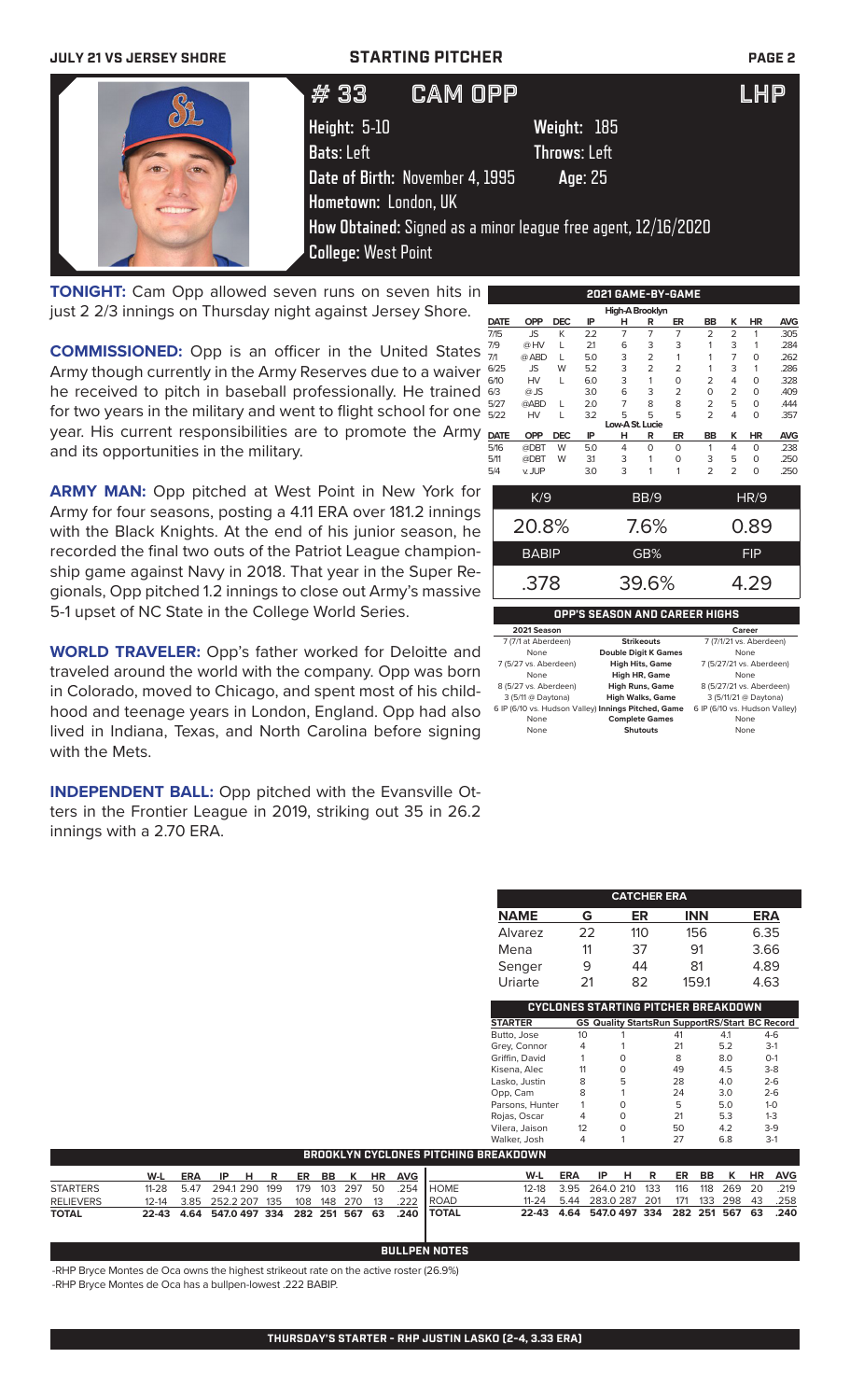|--|

| <b>JULY 21 VS WILMINGTON</b>                                                         |                                                                                                                                                                    | <b>BATTING PAGES</b>                                                                                                                                                                                                                                                                                                                                                                                                                                                                                                                          | <b>PAGE 3</b>                                                                                                                                                                     |
|--------------------------------------------------------------------------------------|--------------------------------------------------------------------------------------------------------------------------------------------------------------------|-----------------------------------------------------------------------------------------------------------------------------------------------------------------------------------------------------------------------------------------------------------------------------------------------------------------------------------------------------------------------------------------------------------------------------------------------------------------------------------------------------------------------------------------------|-----------------------------------------------------------------------------------------------------------------------------------------------------------------------------------|
| #30 FRANCISCO ALVAREZ - C                                                            |                                                                                                                                                                    |                                                                                                                                                                                                                                                                                                                                                                                                                                                                                                                                               | .220, 8 HR, 23 RBI, .413 WOBA, WRC+ 150                                                                                                                                           |
| Last Game: 1-4, HR, 3 RBI, R<br><b>RISP: 9-39 (.231)</b><br><b>Streak: 2 G (2-8)</b> | Home: 10-63 (.159)<br><b>Road: 19-69 (.275)</b><br>vs. WIL: 9-26 (.350)                                                                                            | Last HR: 7/20 vs. Wilmington<br>Multi-Hit Games: 6 (6/30 at Aberdeen G1)<br>Multi-RBI Games: 6 (7/20 vs. Wilmington)                                                                                                                                                                                                                                                                                                                                                                                                                          | Season High, Hits: 3 (6/6 at JS)<br>Season High, Runs: 3 (3x, 7/6 at HV)<br>Season High, RBI: 4 (6/6 at JS)<br>Season High, SB: 1 (6/3 at JS)                                     |
| No. 38 prospect in the game according to MLB Pipeline                                |                                                                                                                                                                    | • Enters his fourth year in the Mets organizationCalled up from Low-A St. Lucie on Monday, May 2419 years old, turning 20 on November 19<br>• Ranks as the No. 1 prospect in the Mets system according to both MLB Pipeline and Baseball AmericaRanked as No. 4 catching prospect in baseball and the                                                                                                                                                                                                                                         |                                                                                                                                                                                   |
|                                                                                      | . Non-roster invitee to Mets Spring Training Signed with NYM as NDFA on July 2, 2018                                                                               | · Hit .417 (20-48) with five doubles, two home runs, and 12 RBIs in 15 games with St. LucieStruck out seven times and walked 15went 2-for-4 in stolen bases                                                                                                                                                                                                                                                                                                                                                                                   |                                                                                                                                                                                   |
| ZACH ASHFORD - OF<br>#9                                                              |                                                                                                                                                                    |                                                                                                                                                                                                                                                                                                                                                                                                                                                                                                                                               | .204, 1 HR, 9 RBI, .326 wOBA, wRC+ 96                                                                                                                                             |
| Last Game: DNP<br><b>RISP:</b> 7-24 (.292)<br><b>Streak:</b> 1 G (1-4)               | Home: 9-45 (.200)<br><b>Road: 10-48 (.205)</b><br>vs. WIL:                                                                                                         | Last HR: 5/23 vs. Hudson Valley<br>Multi-Hit Games: 2 (7/2 at Aberdeen)<br>Multi-RBI Games: 2 (6/30 at Aberdeen G2)                                                                                                                                                                                                                                                                                                                                                                                                                           | Season High, Hits: 2 (2x, 7/2 at ABD)<br>Season High, Runs: 2 (6/6 at JS)<br>Season High, RBI: 2 (2x, 6/30 at ABD G2)<br><b>Season High, SB:</b> 1 (3x, 7/7 at HV)                |
|                                                                                      | • Drafted by the Mets out of Fresno State in the 6th round of the 2019 MLB Draft                                                                                   | Enters his third year in the Mets organizationCalled up from Low-A St. Lucie on Saturday, May 22<br>• Hit .340 (17-50) in 14 games with the St. Lucie Mets in 2021, collecting three doubles and six walks with a stolen base<br>• Spent his first few games as a pro with Brooklyn in 2019, hitting 136 in 16 games before being sent to the GCL Mets (37 G, .295/2/23/.413)                                                                                                                                                                 |                                                                                                                                                                                   |
| <b>CODY BOHANEK - INF</b><br>#11                                                     |                                                                                                                                                                    |                                                                                                                                                                                                                                                                                                                                                                                                                                                                                                                                               | .206, 3 HR, 13 RBI, .322 WOBA, WRC+ 100                                                                                                                                           |
| Last Game: 1-4, K<br><b>RISP: 3-29 (.103)</b><br><b>Streak:</b> 1 G (1-4)            | Home: 11-49 (.224)<br><b>Road: 13-74 (.176)</b><br>vs. WIL: 6-30 (.200)                                                                                            | Last HR: 6/30 at Aberdeen G1<br>Multi-Hit Games: 4 (6/27 vs. Jersey Shore)<br>Multi-RBI Games: 3 (7/15 vs. Jersey Shore)                                                                                                                                                                                                                                                                                                                                                                                                                      | Season High, Hits: 3 (5/5 at Asheville)<br>Season High, Runs: 2 (2x, 6/15 at Wil)<br><b>Seaon High, RBI:</b> 2 (3x, 7/15 vs. JS)<br><b>Season High, SB:</b> 1 (2x, 6/27 vs. JS)   |
|                                                                                      | exchange for OF Ross Adolph, INF Luis Santana, and C Scott Manea                                                                                                   | • Enters his third year in the Mets organization and his fifth as a professionalTraded from Houston to the Mets in January of 2019 along with 3B J.D. Davis in<br>• Returns from Triple-A Syracuse 5/12-6/8 and 6/24: 21 G, 179/.338/.268 with three doubles, a triple, and a home run with 11 walks<br>• Broke camp with Brooklyn: 5 G, .313/.500/.500 with a home run a two RBIs before the call up<br>• Originally drafted by Houston in the 30th round of the 2017 MLB Draft from the University of Illinois-Chicago                      |                                                                                                                                                                                   |
| #8<br><b>ANTOINE DUPLANTIS - OF</b>                                                  |                                                                                                                                                                    |                                                                                                                                                                                                                                                                                                                                                                                                                                                                                                                                               | .250, 4 HR, 18 RBI, .309 w0BA, wRC+ 92                                                                                                                                            |
| Last Game: 0-5, R, RBI, K<br><b>RISP:</b> $9-42$ (.214)<br><b>Streak:</b>            | Home: 16-92 (.174)<br><b>Road:</b> 42-136 (.309)<br>vs. WIL: 8-34 (.236)                                                                                           | Last HR: 2 on 7/11 at Hudson Valley<br>Multi-Hit Games: 16 (7/17 vs. Jersey Shore)<br>Multi-RBI Games: 3 (7/11 at Hudson Valley)                                                                                                                                                                                                                                                                                                                                                                                                              | Season High, Hits: 4 (5/16 at Greenville)<br>Season High, Runs: 4 (5/16 at Greenville)<br>Season High, RBI: 3 (7/11 at Hudson Valley)<br>Season High, SB: 1 (3x, 7/2 at Aberdeen) |
|                                                                                      | • Recorded eight outfield assists in 47 games to lead Brooklyn in 2019                                                                                             | • Enters his third year in the Mets organization Spent his draft year with Brooklyn and scored the game-winning run against Lowell in the 2019 NYPL Championship<br>• Finished his LSU career with 359 hits, most in school history and second-most in SEC history behind fellow Mets MiLB outfielder Jake Mangum (383 hits)Never                                                                                                                                                                                                             |                                                                                                                                                                                   |
| finished a season at LSU hitting lower than .316                                     |                                                                                                                                                                    | • Mets 12th round pick, 2019Also drafted in the 19th round by Cleveland in 2018Brother Armond, holds the world record in the pole vault with a height of 6.18m.                                                                                                                                                                                                                                                                                                                                                                               |                                                                                                                                                                                   |
| <b>NIC GADDIS - C/3B</b><br>#7                                                       |                                                                                                                                                                    |                                                                                                                                                                                                                                                                                                                                                                                                                                                                                                                                               | .000, 0 HR, 0 RBI, .000 WOBA, WRC+ 0                                                                                                                                              |
| Last Game:<br><b>RISP:</b><br>Streak:                                                | Home:<br>Road:<br>vs. WIL:                                                                                                                                         | Last HR:<br><b>Multi-Hit Games:</b><br><b>Multi-RBI Games:</b>                                                                                                                                                                                                                                                                                                                                                                                                                                                                                | <b>Season High, Hits:</b><br><b>Season High, Runs:</b><br>Season High, RBI:<br>Season High, SB:                                                                                   |
|                                                                                      | . Hit a combined .192 across 40 games in 2019 with Brooklyn and the GCL Mets                                                                                       | • Enters his third year in the Mets organizationReceived from Low-A St. Lucie on Saturday, July 17 when C Juan Uriarte was placed on the temp. inactive list<br>. Hit .250 (20-80) with a .421 OBP in 25 games with St. Lucie, hitting three home runs (a career-high) from his two in 2019.<br>• Returns to Coney Island where he was a member of the 2019 Cyclones for 15 games before being transferred to the GCL Mets.<br>• Drafted by the Mets in the 16th round of the 2019 MLB Draft out of Jacksonville StateHails from Trenton, GA. |                                                                                                                                                                                   |
| <b>EDUARDO FERMIN - INF</b><br>#7                                                    |                                                                                                                                                                    |                                                                                                                                                                                                                                                                                                                                                                                                                                                                                                                                               | .176, 0 HR, 1 RBI, .339 wOBA, wRC+ 102                                                                                                                                            |
| Last Game: 0-2, R, BB<br><b>RISP: 0-1</b><br>Streak:                                 | <b>Home: 3-19</b><br>Road:<br>vs. WIL: 0-2                                                                                                                         | Last HR:<br>Multi-Hit Games: 1 (7/16 vs. Jersey Shore)<br><b>Multi-RBI Games:</b>                                                                                                                                                                                                                                                                                                                                                                                                                                                             | Season High, Hits: 2 (7/16 vs. JS)<br>Season High, Runs: 1 (3x 7/16 vs. JS)<br>Season High, RBI: 1 (7/16 vs. JS)<br>Season High, SB:                                              |
|                                                                                      | • Comes to Brooklyn on 7/13 from Double-A Binghamton (played one game with no ABs)<br>• Played five games with Low-A St. Lucie and four games with the FCL Mets.   | • Enters his eighth year in the Mets organizationsigned as international free agent on July 2, 2014 out of Puerto Ordaz, Venezuela<br>• Named after Mets legend, and former Brooklyn Cyclones manager Edgardo Alfonzo, and allegedly cried when he first met Fonzie.                                                                                                                                                                                                                                                                          |                                                                                                                                                                                   |
| # 20 JOE GENORD - INF                                                                |                                                                                                                                                                    | • Has played 314 games across all levels except for Triple-APlayed 23 games for the Cyclones in 2017.                                                                                                                                                                                                                                                                                                                                                                                                                                         | .201, 7 HR, 20 RBI, .277 w0BA, wRC+ 72                                                                                                                                            |
| Last Game: 0-3, R, BB, K<br><b>RISP: 7-44 (.159)</b><br>Streak:                      | Home: 12-73 (.164)<br><b>Road:</b> 23-108 (.213)<br>vs. WIL: 6-26 (.231)                                                                                           | <b>Last HR:</b> 6/20 at Wilmington<br>Multi-Hit Games: 7 (7/17 vs. Jersey Shore)<br>Multi-RBI Games: 3 (6/1 at Jersey Shore)                                                                                                                                                                                                                                                                                                                                                                                                                  | Season High, Hits: 3 (2x, 5/19 vs. HV)<br>Season High, Runs: 3 (2x, 5/19 vs. HV)<br>Season High, RBI: 3 (5/8 at Asheville)<br><b>Season High, SB: 1 (6/18 at Wilmington)</b>      |
| • Mets 9th round pick in 2019 out of South Florida                                   | • Two-time All-AAC honoree who led USF in home runs in each of his three seasons<br>• Also drafted by the Los Angeles Dodgers in the 19th round of the 2015 draft. | • Enters his third year in the Mets organizationNamed to the NYPL All-Star team and won a league title with Brooklyn in 2019<br>• Led the Cyclones with nine home runs and 44 RBIsEarned Player of the Week honors with the Cyclones during the week of July 7.                                                                                                                                                                                                                                                                               |                                                                                                                                                                                   |
| #10 LUIS GONZALEZ - INF                                                              |                                                                                                                                                                    |                                                                                                                                                                                                                                                                                                                                                                                                                                                                                                                                               | .152, 2 HR, 2 RBI, .212 wOBA, wRC+ 28                                                                                                                                             |
| Last Game: 0-1<br><b>RISP: 1-11</b><br><b>Streak:</b>                                | <b>Home: 2-15</b><br><b>Road: 5-31 (.161)</b><br>vs. WIL: 0-1                                                                                                      | Last HR: 7/11 at Hudson Valley<br>Multi-Hit Games: 1 (7/11 at Hudson Valley)<br><b>Multi-RBI Games:</b>                                                                                                                                                                                                                                                                                                                                                                                                                                       | Season High, Hits: 3 (7/11 at HV)<br>Season High, Runs: 3 (7/11 at HV)<br>Season High, RBI: 1 (7/11 at HV)<br>Season High, SB:                                                    |
| • Signed with the Reds in September of 2012.                                         | • Played three games with Low-A St. Lucie, going 3-12 with a double                                                                                                | • Enters his first season in the Mets organization, signing a minor league deal with New York on May 30, 2021.<br>• Spent seven seasons in the Cincinnati farm system, reaching as high as Triple-A Louisville in 2019.<br>• Career .253 hitter in 587 games and 2,151 at-bats with Cincinnati and New York farm systems.                                                                                                                                                                                                                     |                                                                                                                                                                                   |
| # 22 COLE KLESZCZ - OF                                                               |                                                                                                                                                                    |                                                                                                                                                                                                                                                                                                                                                                                                                                                                                                                                               | .214, 0 HR, 1 RBI, .344 WOBA, WRC+ 100                                                                                                                                            |
| <b>Last Game: 0-4, 2 R</b><br><b>RISP: 0-5</b><br>Streak:                            | <b>Home: 3-14</b><br>Road:<br>vs. WIL: 0-4                                                                                                                         | Last HR:<br><b>Multi-Hit Games:</b><br><b>Multi-RBI Games:</b>                                                                                                                                                                                                                                                                                                                                                                                                                                                                                | Season High, Hits: 1 (3x 7/18 vs. JS)<br>Season High, Runs: 1 (7/16 vs. JS)<br>Season High, RBI: 1 (7/16 vs. JS)<br>Season High, SB:                                              |

• Enters his third year in the Mets organization...received from Low-A St. Lucie on July 13 after playing 28 games with the St. Lucie Mets

• Posted a 111 wRC+ and 23% walk rate with Low-A, hitting .167 with a .387 OBP, two home runs, and 15 RBIs.

• Played 44 games in his first professional season with the Kingsport Mets with just a 5% walk rate

• Drafted by the Mets in the 33rd round in 2019 from Azusa Pacific University

• Hails from Valencia, CA...attended College of the Canyons (CA), UC Santa Barbara, and then Azusa Pacific University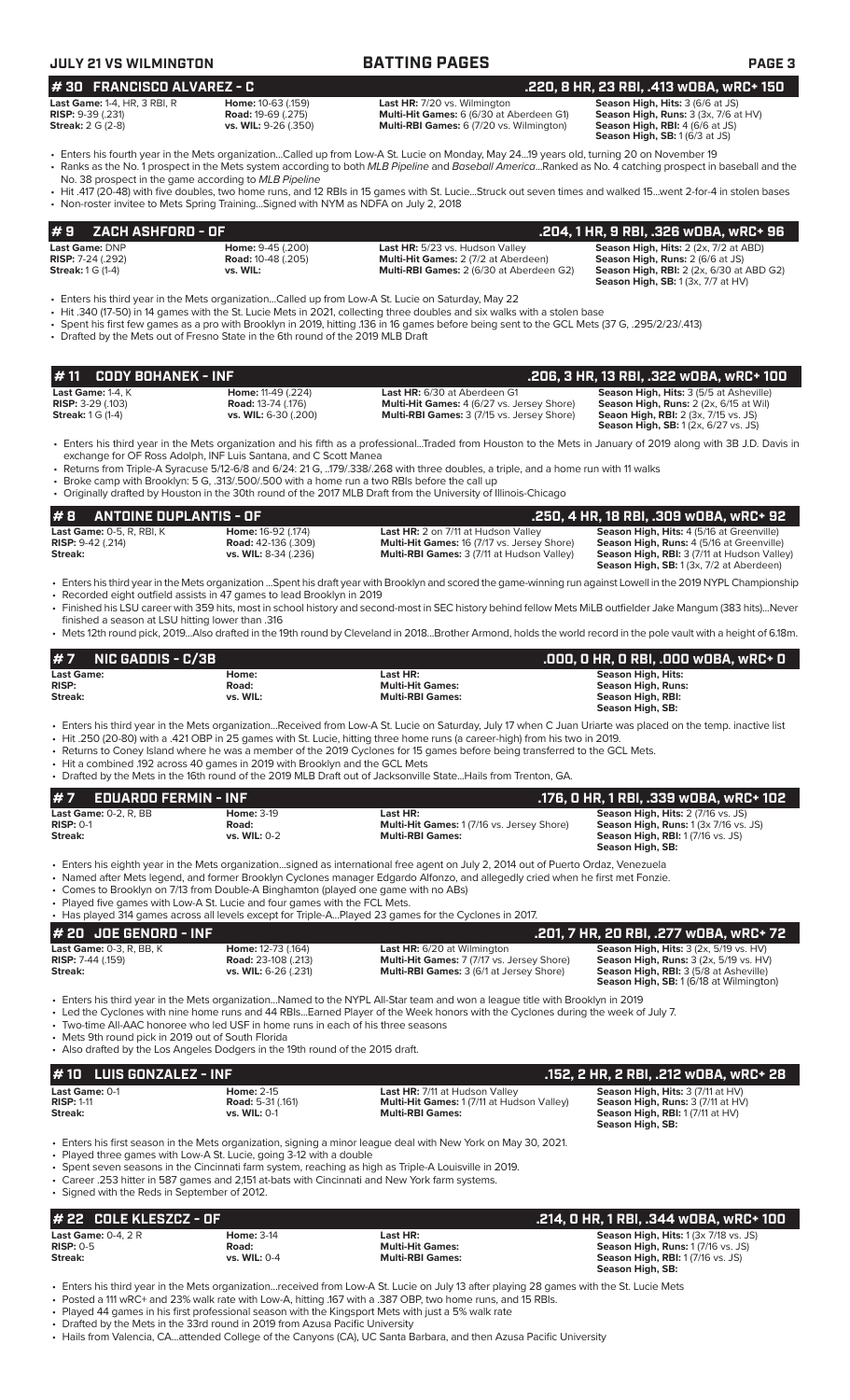## **JULY 21 VS WILMINGTON BATTING PAGES PAGE 4**

| #2<br><b>RONNY MAURICIO - INF</b>                                           |                                                                                                                                                                           | .243, 10 HR, 38 RBI, .312 WOBA, WRC+ 94                                                                                                                                                                                                                                                                                                                                                                  |                                                                                                                                                                                   |  |  |  |  |  |  |
|-----------------------------------------------------------------------------|---------------------------------------------------------------------------------------------------------------------------------------------------------------------------|----------------------------------------------------------------------------------------------------------------------------------------------------------------------------------------------------------------------------------------------------------------------------------------------------------------------------------------------------------------------------------------------------------|-----------------------------------------------------------------------------------------------------------------------------------------------------------------------------------|--|--|--|--|--|--|
| Last Game: 2-4, 3 RBI, R<br>RISP: 15-57 (.263)<br><b>Streak:</b> 4 G (7-16) | Home: 17-92 (.185)<br><b>Road: 39-131 (.298)</b><br>vs. WIL: 12-30 (.400)                                                                                                 | Last HR: 7/17 vs. Jersey Shore<br>Multi-Hit Games: 14 (7/20 vs. Wilmington)<br>Multi-RBI Games: 11 (7/20 vs. Wilmington)                                                                                                                                                                                                                                                                                 | Season High, Hits: 3 (4x, 6/17 at Wilmington)<br>Season High, Runs: 2 (6x, 6/20 at WIL)<br>Season High, RBI: 4 (2x, 5/16 at Greeville)<br><b>Season High, SB: 2 (6/27 vs. JS)</b> |  |  |  |  |  |  |
| Dominican Winter League                                                     |                                                                                                                                                                           | • Enters his fifth year in the Mets organizationRated as the No. 2 prospect in the Mets system and the No. 58 prospect in baseball according to MLB Pipeline<br>• Non-roster invitee to Spring Training for the third consecutive seasonSpent 2020 at the Mets Alternate Site and had one at-bat with the Tigres del Licey in the                                                                        |                                                                                                                                                                                   |  |  |  |  |  |  |
|                                                                             | • Named a South Atlantic League mid-season All-Star with Columbia (A) in 2019                                                                                             | • Won the 2018 GCL Mets Sterling Award, given to the team's most valuable playerSigned with the Mets as a 16-year-old on July 2, 2017.                                                                                                                                                                                                                                                                   |                                                                                                                                                                                   |  |  |  |  |  |  |
| # 16 JOSE MENA - C                                                          |                                                                                                                                                                           |                                                                                                                                                                                                                                                                                                                                                                                                          | .154, 1 HR, 4 RBI, .219 wOBA, wRC+ 36                                                                                                                                             |  |  |  |  |  |  |
| Last Game: DNP<br><b>RISP:</b> 2-13 (.154)<br>Streak:                       | <b>Home: 1-22</b><br><b>Road: 6-26</b><br>vs. WIL: 3-5                                                                                                                    | Last HR:<br>Multi-Hit Games: 1 (6/20 at Wilmington)<br><b>Multi-RBI Games:</b>                                                                                                                                                                                                                                                                                                                           | Season High, Hits: 3 (6/20 at Wilmington)<br>Season High, Runs: 2 (6/30 at ABD G2)<br><b>Season High, RBI:</b> 1 (4x, 6/23 vs. JS)<br>Season High, SB:                            |  |  |  |  |  |  |
| • Enters his sixth year in the Mets organization<br>RBIs, and runs          | • Has caught 81% of would-be base stealers (51 of 81) in his previous four seasons in the system.<br>• Signed with the Mets on June 22, 2016 as international free agent. | • Won a 2019 NYPL Championship with Brooklyn, posting his best offensive season as a professional, posting career highs in batting average, hits, home runs,                                                                                                                                                                                                                                             |                                                                                                                                                                                   |  |  |  |  |  |  |
| <b>LT STRUBLE - OF</b><br>#4                                                |                                                                                                                                                                           |                                                                                                                                                                                                                                                                                                                                                                                                          | .216, 0 HR, 3 RBI, .319 w0BA, wRC+ 94                                                                                                                                             |  |  |  |  |  |  |
| Last Game: DNP<br>RISP: 4-15 (.267)<br><b>Streak:</b> 1 G (1-4)             | Home: 7-23 (.304)<br><b>Road: 4-24 (.167)</b><br>vs. WIL: 2-12 (.167)                                                                                                     | Last HR:<br>Multi-Hit Games: 1 (6/25 vs. Jersey Shore)<br>Multi-RBI Games: 2 (7/3 at Aberdeen)                                                                                                                                                                                                                                                                                                           | Season High, Hits: 2 (6/25 vs. JS)<br>Season High, Runs: 1 (6x, 7/11 at HV)<br><b>Season High, RBI: 2 (2x, 7/3 at ABD)</b><br>Season High, SB:                                    |  |  |  |  |  |  |
|                                                                             | . Played in the GCL in 2019, hitting .231 over 18 games during his draft year                                                                                             | • Enters his third year in the Mets organizationReturned 6/8 from Triple-A Syracusewent 1-2 with a walk in two gamesreceived from Low-A St Lucie on 5/18.<br>• With Brooklyn 5/19-5/23: 1-5Went 6-21 (.286) with three RBIs and four walks in seven games with the St. Lucie Mets to begin the year<br>· Selected by the Mets in the 29th round in 2019 out of Felician College Hails from Hammonton, NJ |                                                                                                                                                                                   |  |  |  |  |  |  |
| #45 JOE SUOZZI - OF                                                         |                                                                                                                                                                           |                                                                                                                                                                                                                                                                                                                                                                                                          | .143, 1 HR, 2 RBI, .358 wOBA, wRC+ 109                                                                                                                                            |  |  |  |  |  |  |
| Last Game: 0-1, R. BB<br>$RISP: 0-6$<br>Streak:                             | <b>Home: 2-14</b><br>Road:<br>vs. WIL: 0-11                                                                                                                               | Last HR: 7/16 vs. Jersey Shore<br><b>Multi-Hit Games:</b><br>Multi-RBI Games: 1 (7/16 vs. Jersey Shore)                                                                                                                                                                                                                                                                                                  | Season High, Hits: 1 (7/13 vs. JS)<br>Season High, Runs: 1 (7/16 vs. JS)<br><b>Season High, RBI: 2 (7/16 vs. JS)</b><br>Season High, SB:                                          |  |  |  |  |  |  |
| • Attended Chaminade High School in Mineola, NY                             | • Enters his third year in the Mets organizationreceived from Low-A St. Lucie on July 13<br>• Signed by the Mets on June 15, 2020 out of Boston College                   | • Hit .292 with a .372 on-base percentage in 30 games with the Metsposted a wRC+112, hitting four doubles and two home runs<br>• His father, Tom Suozzi, is the former Nassau County Executive and current U.S. House of Representatives member of NY's 3rd district (Nassau, Suffolk, Queens)                                                                                                           |                                                                                                                                                                                   |  |  |  |  |  |  |
| <b>JUAN URIARTE - C</b><br>#17                                              |                                                                                                                                                                           |                                                                                                                                                                                                                                                                                                                                                                                                          | .188, 0 HR, 2 RBI, .233 wOBA, wRC+ 44                                                                                                                                             |  |  |  |  |  |  |
| Last Game: DNP<br><b>RISP: 3-10 (.300)</b><br>Streak:                       | Home: 6-23 (.260)<br><b>Road: 6-38 (.158)</b><br>vs. WIL: 1-7 (.143)                                                                                                      | Last HR:<br>Multi-Hit Games: 1 (6/9 vs. Hudson Valley G2)<br>Multi-RBI Games: 1 (6/18 at Wilmington)                                                                                                                                                                                                                                                                                                     | Season High, Hits: 2 (6/9 vs. HV G2)<br>Season High, Runs: 2 (5/19 vs. HV)<br>Season High, RBI: 2 (6/18 at WIL)<br>Season High, SB:                                               |  |  |  |  |  |  |
|                                                                             |                                                                                                                                                                           | Enters his eighth year in the Mets organizationSpent 2019 with Columbia (A) and the GCL Mets (R)<br>Julianus din John Gust, at Just Light Dung Julian in 2010 are Omning David Ctator Johnnal principe that continuance                                                                                                                                                                                  |                                                                                                                                                                                   |  |  |  |  |  |  |

- Injured in his first at-bat with Brooklyn in 2018 on Opening Day at Staten Island, missing the entire season
- Finished 10th in batting average in the Appalachian League with Kingsport in 2017, hitting .305
- Caught 16 of 44 (36%) would-be base stealers in 2019.

• Signed with the Mets as a NDFA on July 4, 2014.

**# 12 JEREMY VASQUEZ - INF**<br> **.258, 3 HR, 8 RBI, .361 wOBA, wRC+ 125**<br> **.258, 3 HR, 8 RBI, .361 wOBA, wRC+ 125**<br> **RISP:** 3-12 (.250)<br> **RISP:** 3-12 (.250)<br> **RISP:** 3-12 (.250)<br> **RISP:** 3-12 (.250)<br> **RISP:** 3-12 (.250)<br> **Last Game:** 1-3, BB **Home:** 8-33 (.242) **Last HR:** 7/11 at Hudson Valley **Season High, Hits:** 2 (3x, 7/18 vs. JS) **RISP:** 3-12 (.250) **Road:** 7-25 **Multi-Hit Games:** 4 (7/18 vs. Jersey Shore) **Season High, Runs:** 1 (6x, 7/15 vs. JS) **Streak:** 2 G (3-6) **vs. WIL:** 1-3 **Multi-RBI Games:** 3 (7/11 at Hudson Valley) **Season High, RBI:** 3 (6/25 vs. JS)

**Season High, Hits: 2 (3x, 7/18 vs. JS)**<br>**Season High, Runs: 1** (6x, 7/15 vs. JS)<br>**Season High, RBI: 3** (6/25 vs. JS)<br>**Season High, RBI: 3** (6/25 vs. JS)<br>**Season High, SB: 1** (7/2 at ABD)

• Enters his fifth season in the Mets organization...Received from Double-A Binghamton on June 22

• Played 32 games with the RumblePonies this season, hitting .171 (18-105) with one double, one home run, and 11 RBIs.

• Played with Brooklyn in 2017, hitting .225 with one home run and eight RBIs in 31 games.

• Drafted by the Mets in the 28th round of the 2017 MLB Draft from Nova Southeastern in his home state of Florida...Is from Palm City, FL.

|                   |                                   |                         |           |                   |      | Hardest Hit Balls - 2021 (not all games listed- from available Trackman data) |                           |           |                           |
|-------------------|-----------------------------------|-------------------------|-----------|-------------------|------|-------------------------------------------------------------------------------|---------------------------|-----------|---------------------------|
| Date              | Player                            | <b>Upponent</b>         | Exit Velo | Result            | Date | Player                                                                        | <b>Opponent</b>           | Exit Velo | Result                    |
| 6/12              | <b>Francisco Alvarez</b>          | vs. Hudson Valley 112.5 |           | Double            | 6/5  | <b>Francisco Alvarez</b>                                                      | at Jersev Shore           | 108.7     | <b>Ground Ball Out</b>    |
| 6/11              | <b>Brett Baty</b>                 | vs. Hudson Valley 111.2 |           | <b>Ground Out</b> | 6/2  | <b>Francisco Alvarez</b>                                                      | at Jersev Shore           | 108.7     | Single                    |
| 6/29              | Ronny Mauricio                    | at Aberdeen             | 110.4     | Single            | 7/13 | Brett Baty                                                                    | at Hudson Vallev          | 108.7     | Sinale                    |
|                   | Luis Gonzalez                     | at Aberdeen             | 109.9     | <b>Ground Out</b> | 6/16 | Ronny Mauricio                                                                | at Wilmington             | 107.5     | <b>Home Run</b>           |
| $\frac{7}{3}$ 6/1 | Adrian Hernandez                  | at Jersev Shore         | 109.8     | Home Run          | 7/6  | Luke Ritter                                                                   | at Hudson Valley          | 107.2     | Home Run                  |
| 6/6               | Francisco Alvarez                 | at Jersev Shore         | 109.7     | Single            | 6/15 | Ronny Mauricio                                                                | at Wilmington             | 107.2     | Single                    |
| 6/1               | Ronny Mauricio                    | at Jersey Shore         | 109.6     | Triple            | 6/9  | Brett Baty                                                                    | vs. Hudson ValleyG2 107.3 |           | Double                    |
| 6/22              | Brett Baty                        | vs. Jersev Shore        | 109.2     | Double            | 5/23 | Havden Senger                                                                 | vs. Hudson Vallev         | 107       | <b>Home Run</b>           |
| 6/15              | Francisco Alvarez                 | at Wilmington           | 109.2     | Single            | 5/29 | Ronny Mauricio                                                                | vs. Aberdeen              | 107       | Line Drive Out            |
| 6/1               | Francisco Alvarez at Jersey Shore |                         | 109.0     | Home Run          | 6/6  | <b>Francisco Alvarez</b>                                                      | at Jersey Shore           | 106.9     | Double                    |
| 5/25              | Francisco Alvarez                 | vs. Aberdeen            | 109       | Single            | 7/13 | Luis Gonzalez                                                                 | vs. Jersev Shore          | 106.8     | <b>Ground Ball Single</b> |

# **Recent Home Run Chart**

| Date | Player                                       | <b>Opponent</b>            |             | Exit Velo Launch Angle | Distance  |      | Brett Baty                                 | at Hudson Valley 104.3 mph | 28.1 | 400 ft. |
|------|----------------------------------------------|----------------------------|-------------|------------------------|-----------|------|--------------------------------------------|----------------------------|------|---------|
| 6/18 | Antoine Duplantis at Wilmington              |                            |             |                        |           |      | Luke Ritter                                | at Hudson Valley 107.2 mph | 23.3 | 407 ft. |
| 6/19 | Luke Ritter                                  | at Wilmington              | 107 mph     |                        | 453 ft.   | 7/7  | Ronny Mauricio                             | at Hudson Valley           |      |         |
| 6/25 | Jeremy Vasquez vs. Jersey Shore 93.6 mph     |                            |             | 27.9                   | 348 ft.   | 7/9  | Jeremy Vasquez                             | at Hudson Valley 104.7 mph | 23.4 | 396 ft. |
|      | Francisco Alvarez vs. Jersey Shore 99.1 mph  |                            |             | 28.3                   | 391 ft.   | 7/10 | Luis Gonzalez                              | at Hudson Valley 104.8 mph |      | 417 ft. |
| 6/26 | Brett Baty                                   | vs. Jersev Shore 103.8 mph |             | 19.8                   | 370 ft.   | 7/11 | Antoine Duplantis at Hudson Valley         |                            |      |         |
|      | Francisco Alvarez vs. Jersey Shore 97.4 mph  |                            |             | 24.4                   | 369 ft.   |      | Antoine Duplantis at Hudson Valley         |                            |      |         |
| 6/29 | Luke Ritter                                  | at Aberdeen                | $101$ mph   | 35.8                   | $417$ ft. |      | Luis Gonzalez                              | at Hudson Valley           |      |         |
| 6/30 | Cody Bohanek                                 | at Aberdeen G1             | $102.3$ mph | 25.6                   | 436 ft.   |      | Jeremy Vasquez                             | at Hudson Vallev           |      |         |
| 6/30 | Ronny Mauricio                               | at Aberdeen G2             | $104$ mph   | 24.5                   | $417$ ft. | 7/16 | Joe Suozzi                                 | vs. Jersey Shore 97 mph    | 31.3 | 380 ft. |
| 7/4  | Luke Ritter                                  | at Aberdeen                |             |                        |           | 7/18 | Ronny Mauricio                             | vs. Jersey Shore 101.8 mph | 25.9 | 426 ft. |
| 7/6  | Francisco Alvarez at Hudson Valley 101.5 mph |                            |             | 28.8                   | 400 ft.   | 7/20 | Francisco Alvarez vs. Wilmington 107.7 mph |                            | 21.8 | 430 ft. |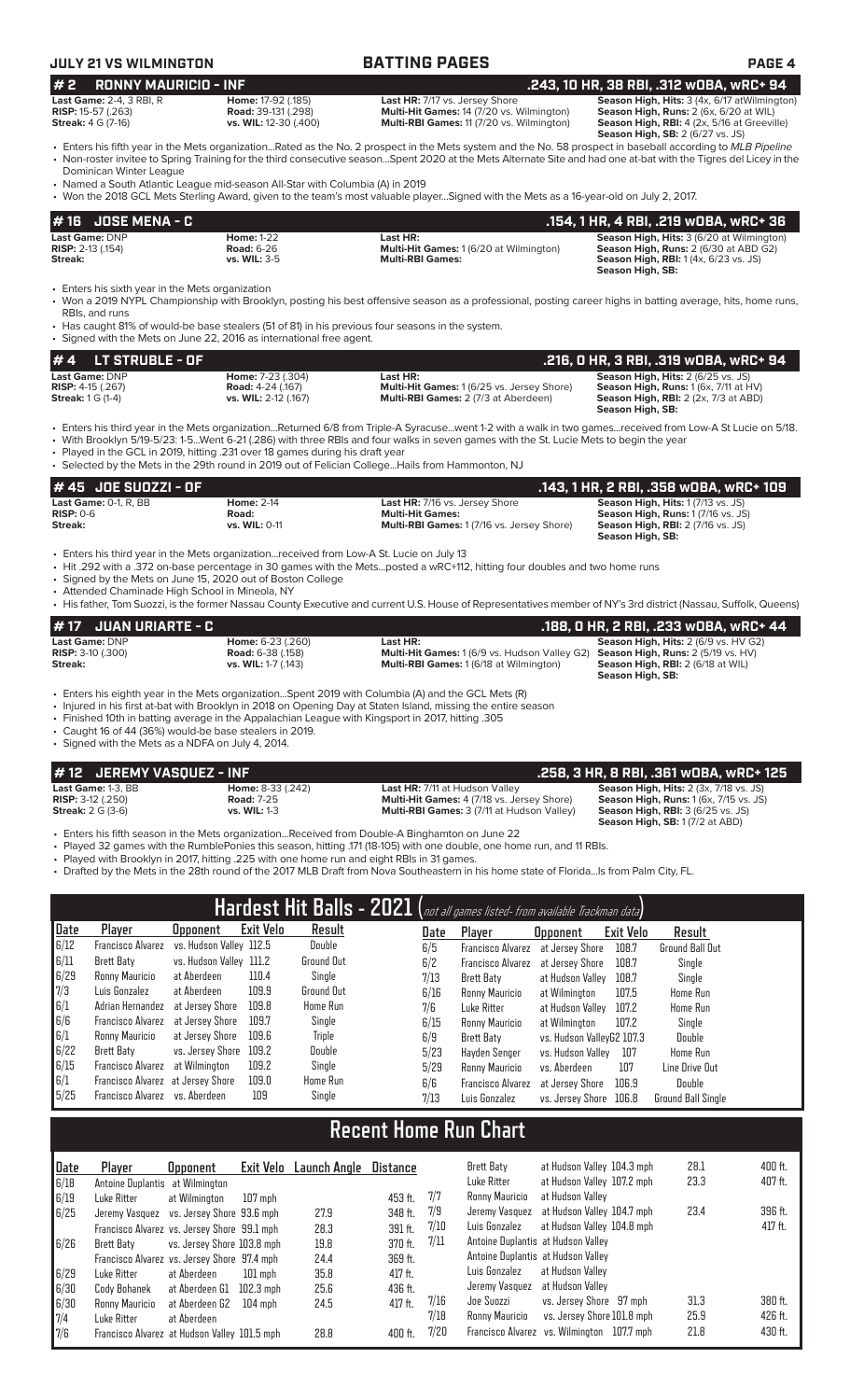## **JULY 21 VS WILMINGTON CONTROLLY BULLPEN PA**

|                                    | <b>JULY 21 VS WILMINGTON</b>                                                                                                                                                                                   | <b>BULLPEN PAGE</b>                                                                                                                                                                    |          |               |                    |                                    |                             |                     |                     |                     |                   |                     | <b>PAGE 5</b>       |
|------------------------------------|----------------------------------------------------------------------------------------------------------------------------------------------------------------------------------------------------------------|----------------------------------------------------------------------------------------------------------------------------------------------------------------------------------------|----------|---------------|--------------------|------------------------------------|-----------------------------|---------------------|---------------------|---------------------|-------------------|---------------------|---------------------|
| #                                  | JOE CAVALLERO - RHP                                                                                                                                                                                            | O K%, O BB%, O.OO ERA, O G                                                                                                                                                             |          |               |                    | <b>LAST FIVE APPEARANCES</b>       |                             |                     |                     |                     |                   |                     |                     |
| Last App:                          | Last Loss:                                                                                                                                                                                                     | SV/OP (Last):                                                                                                                                                                          | Holds:   |               |                    |                                    |                             |                     |                     |                     |                   |                     |                     |
| Leadoff:                           | <b>Inherited Runners/Stranded:</b>                                                                                                                                                                             |                                                                                                                                                                                        |          | DATE OPP      |                    | <b>DEC</b>                         | <b>JOE CAVALLERO</b><br>IP  | H                   |                     | R ER BB             |                   | K                   | <b>HR</b>           |
|                                    | • Returns to the field in 2021 after Tommy John surgery<br>• Has made 34 starts in 66 professional appearances before 2021<br>• Drafted by the Mets in the 24th round of the 2017 MLB Draft from South Florida | • Enters his fifth year in the Mets systemreceived from Low-A St. Lucie on Wednesday, July 21<br>• Made one appearance for the St. Lucie Mets on July 20, walking four in 12/3 innings |          | 7/20* vs BRD  |                    |                                    | 1.2                         | $\mathbf{1}$        | $\overline{4}$      | 4                   | 4                 | $\mathbf{1}$        | $\Omega$            |
|                                    |                                                                                                                                                                                                                |                                                                                                                                                                                        |          |               |                    |                                    | <b>BRIAN METOYER</b>        |                     |                     |                     |                   |                     |                     |
| #5                                 | <b>BRIAN METOYER - RHP</b>                                                                                                                                                                                     | 33.3 K%, 13 BB%, 3.86 ERA, 9 G                                                                                                                                                         |          | DATE          | <b>OPP</b>         | <b>DEC</b>                         | IP                          | H                   | R                   | ER                  | BB                | Κ                   | HR                  |
| Last App: 6/15 at WIL              | <b>Last Loss:</b><br>5/15 at GVL                                                                                                                                                                               | <b>SV/OP (Last):</b> 1/1 (6/3 at JS)                                                                                                                                                   | Holds:   | 5/23          | vs. HV             |                                    | 2.0                         | $\circ$             | $\circ$             | $\circ$             | $\mathbf{1}$      | $\mathbf{1}$        | $\Omega$            |
|                                    | Leadoff: 4-12, 2 BB, HBP Inherited Runners/Stranded: 4/3                                                                                                                                                       |                                                                                                                                                                                        |          | 5/29 vs. ABD  |                    |                                    | 1.1                         | $\mathbf{1}$        | $\mathbf{1}$        | $\overline{1}$      | 2                 | 2                   | $\circ$             |
|                                    |                                                                                                                                                                                                                | . Enters his fourth year in the Mets orgWon a New York Penn League title with Brooklyn in 2019                                                                                         |          | 6/3           | @ JS               | <b>SV</b>                          | 2.0                         | 3                   | $\mathbf{1}$        | $\mathbf{1}$        | $\circ$           | 5                   | $\Omega$            |
|                                    |                                                                                                                                                                                                                | • Struck out 40 batters over 28.2 innings with BrooklynSpent his first professional season with                                                                                        |          | 6/9<br>6/15   | vs. HV G1<br>@ WIL | W                                  | 1.1<br>2.0                  | $\circ$<br>$\Omega$ | $\circ$<br>$\Omega$ | $\circ$<br>$\Omega$ | 2<br>$\mathbf{1}$ | 3<br>3              | $\circ$<br>$\Omega$ |
| <b>GCL Mets and Kingsport Mets</b> |                                                                                                                                                                                                                |                                                                                                                                                                                        |          |               |                    |                                    |                             |                     |                     |                     |                   |                     |                     |
|                                    |                                                                                                                                                                                                                | • Joins Ronnie Robbins (30th, 1981 - Toronto) as the only two LSU-Alexandria Generals to be                                                                                            |          | DATE          | OPP                | <b>BRYCE MONTES DE OCA</b><br>DEC. | IP                          | H.                  | R                   | ER                  | BB                | K                   | HR                  |
|                                    | drafted by a MLB team in school history                                                                                                                                                                        |                                                                                                                                                                                        |          | 6/17          | @ WIL              |                                    | 2.0                         | $\overline{2}$      | 2                   | 2                   | 3                 | $\Omega$            | $\Omega$            |
|                                    | • Native of Natchitoches (NACK-ah-tish), the oldest city in Louisiana (est. 1714).                                                                                                                             |                                                                                                                                                                                        |          | 7/2           | @ ABD              | <b>SV</b>                          | 1.0                         | $\circ$             | $\circ$             | $\circ$             | $\mathbf{1}$      | 2                   | $\Omega$            |
|                                    |                                                                                                                                                                                                                |                                                                                                                                                                                        |          | 7/6           | @ HV               | $\mathbf{L}$                       | 0.2                         | $\mathbf{1}$        | 2                   | 2                   | 3                 | $\Omega$            | $\Omega$            |
| #43                                | <b>BRYCE MONTES DE OCA - RHP</b>                                                                                                                                                                               | 26.9 K%, 21.5 BB%, 3.00 ERA, 16 G                                                                                                                                                      |          | 7/15          | vs. JS             |                                    | 1.1                         | $\circ$             | $\circ$             | $\circ$             | $\mathbf{1}$      | $\mathbf{1}$        | $\circ$             |
| Last App: 7/18 vs. JS              | Last Loss: 7/6 at HV                                                                                                                                                                                           | <b>SV/OP (Last):</b> 2/2 (7/2 at ABD)                                                                                                                                                  | Holds: 1 | 7/18          | vs. JS             |                                    | 1.0 <sub>1</sub>            | $\circ$             | $\circ$             | $\Omega$            | $\overline{1}$    | 1                   | $\Omega$            |
| Leadoff: 4-16, 4 BB                | Inherited Runners/Stranded: 3/3                                                                                                                                                                                |                                                                                                                                                                                        |          |               |                    |                                    | <b>COLBY MORRIS</b>         |                     |                     |                     |                   |                     |                     |
|                                    |                                                                                                                                                                                                                | • Enters his fourth year in the Mets orgHas not pitched as a professional due to injuries                                                                                              |          | <b>DATE</b>   | OPP                | <b>DEC</b>                         | IP                          | н                   | R                   | ER                  | BB                | K                   | <b>HR</b>           |
|                                    |                                                                                                                                                                                                                | • Underwent Tommy John surgery as a high school junior and missed 2016 after having ulnar                                                                                              |          | 6/26          | vs. JS             |                                    | 1.2                         | $\overline{4}$      | $\mathbf{1}$        | 2                   | $\mathbf{1}$      | $\mathbf{1}$        | $\circ$             |
| nerve transposition                |                                                                                                                                                                                                                |                                                                                                                                                                                        |          | 7/2           | @ ABD              | W                                  | 2.0                         | $\circ$             | $\circ$             | $\circ$             | $\circ$           | $\overline{2}$      | $\circ$             |
|                                    |                                                                                                                                                                                                                | • Previously drafted by Washington in the 15th round of the 2017 MLB Draft and by the Chicago                                                                                          |          | 7/9           | @ HV               |                                    | 2.2                         | 3                   | 3                   | 3                   | $\mathbf{1}$      | $\mathbf{1}$        | $\circ$             |
|                                    | White Sox in the 14th round of the 2015 MLB Draft.                                                                                                                                                             |                                                                                                                                                                                        |          | 7/13          | vs. JS             |                                    | 2.0                         | $\circ$             | $\circ$             | $\Omega$            | $\Omega$          | $\overline{2}$      | $\Omega$            |
|                                    |                                                                                                                                                                                                                |                                                                                                                                                                                        |          | 7/18          | vs. JS             |                                    | 2.0                         | $\circ$             | $\circ$             | $\Omega$            | $\Omega$          | $\overline{2}$      | $\Omega$            |
| #38                                | <b>COLBY MORRIS - RHP</b>                                                                                                                                                                                      | 23.1 K%, 11.6 BB%, 4.03 ERA, 12 G                                                                                                                                                      |          |               |                    |                                    | <b>CONNOR O'NEIL</b>        |                     |                     |                     |                   |                     |                     |
| Last App: 7/18 vs. JS              | Last Loss:                                                                                                                                                                                                     | SV/OP (Last):                                                                                                                                                                          | Holds:   | DATE          | OPP                | <b>DEC</b>                         | IP                          | Н                   | R                   | ER                  | <b>BB</b>         | К                   | <b>HR</b>           |
|                                    | Leadoff: 5-19, 3 BB, HBP Inherited Runners/Stranded: 6/2                                                                                                                                                       |                                                                                                                                                                                        |          | 6/30 @ ABD G2 |                    |                                    | 1.1                         | $\overline{4}$      | 3                   | 3                   | 1                 | $\overline{2}$      | 0                   |
|                                    |                                                                                                                                                                                                                | • Enters his first season in the Mets organizationcalled up from Low-A St. Lucie on May 20                                                                                             |          | 7/4           | @ ABD              |                                    | 1.1                         | $\overline{2}$      | $\circ$             | $\circ$             | $\mathbf{1}$      | 2                   | 0                   |
|                                    | • Made four scoreless appearances in relief for the St. Lucie Mets to being 2021                                                                                                                               |                                                                                                                                                                                        |          | 7/10          | @ HV               |                                    | 1.0                         | 3                   | 2                   | 2                   | 2                 | $\Omega$            | $\Omega$            |
|                                    | • Minor League free agent signingpitched at Middlebury in Vermont                                                                                                                                              |                                                                                                                                                                                        |          | 7/15          | vs. JS             |                                    | 1.1                         | 3                   | $\overline{4}$      | 3                   | $\mathbf{1}$      | 4<br>$\overline{2}$ | $\Omega$            |
| #9                                 | <b>CONNER O'NEIL - RHP</b>                                                                                                                                                                                     | 20.4 K%, 13.0 BB%, 7.36 ERA, 7 G                                                                                                                                                       |          | 7/20          | vs. WIL            |                                    | 1.0<br><b>MICHEL OTANEZ</b> | $\mathbf{1}$        | $\mathbf{1}$        | $\mathbf{1}$        | $\circ$           |                     | $\mathbf{1}$        |
|                                    |                                                                                                                                                                                                                |                                                                                                                                                                                        |          | DATE          | <b>OPP</b>         | <b>DEC</b>                         | IP                          | Н                   | R                   | ER.                 | <b>BB</b>         | К                   | ΗR                  |
|                                    | Last App: 7/20 vs. WIL Last Loss:                                                                                                                                                                              | SV/OP (Last):                                                                                                                                                                          | Holds:   | 7/4           | @ ABD              |                                    | 2.0                         | $\mathbf{1}$        | $\mathbf{1}$        | $\mathbf{1}$        | 3                 | 1                   | $\Omega$            |
| <b>Leadoff:</b> $4-10$ . $HR$      | <b>Inherited Runners/Stranded: 7/2</b>                                                                                                                                                                         |                                                                                                                                                                                        |          | 7/9           | @ HV               |                                    | 1.0                         | $\Omega$            | $\circ$             | $\Omega$            | $\mathbf{1}$      | $\mathbf{1}$        | $\Omega$            |
|                                    | Forester lets COLONIAL the state of Market and activities of                                                                                                                                                   | the continued from Developed A. Discussions to                                                                                                                                         | 0.00     |               |                    |                                    |                             |                     |                     |                     |                   |                     |                     |

| #9                                | CONNER O'NEIL - RHP                    |               | 20.4 K%, 13.0 BB%, 7.36 ERA, 7 G |  |  |  |  |
|-----------------------------------|----------------------------------------|---------------|----------------------------------|--|--|--|--|
| Last App: 7/20 vs. WIL Last Loss: |                                        | SV/OP (Last): | Holds:                           |  |  |  |  |
| <b>Leadoff:</b> 4-10. $HR$        | <b>Inherited Runners/Stranded: 7/2</b> |               |                                  |  |  |  |  |
|                                   |                                        |               |                                  |  |  |  |  |

| # 26 MICHEL OTANEZ - RHP          |                                         | ' 25.4 K%. 23.7 BB%. 5.32 ERA. 20 G , |          |
|-----------------------------------|-----------------------------------------|---------------------------------------|----------|
| Last App: 7/20 vs. WIL Last Loss: |                                         | <b>SV/OP (Last):</b> 0/2 (BS vs. JS)  | Holds: 2 |
| Leadoff: $3-19.$ BB               | <b>Inherited Runners/Stranded: 15/5</b> |                                       |          |

• Enters his sixth year in the Mets org...No. 26 prospect in the system according to *MLB Pipeline* • Returns to Brooklyn for the second assignment in a row

• Pitched with the Cyclones and won an NYPL title in 2019 and also spent time with Kingsport

• Missed 2017 due to injury...Struck out 21 batters in 21.1 innings with the DSL Mets1 in 2016.

| #44                            | <b>HUNTER PARSONS - RHP</b>            |               | 29.2 K%. 13.3 BB%. 4.28 ERA. 10 G |
|--------------------------------|----------------------------------------|---------------|-----------------------------------|
| <b>Last App:</b> $7/18$ vs. JS | Last Loss:                             | SV/OP (Last): | Holds:                            |
| <b>Leadoff:</b> $3-13.3$ BB    | <b>Inherited Runners/Stranded: 5/3</b> |               |                                   |

• Enters his third year in the Mets org...Called up from Low-A St. Lucie on May 20

- Made four relief appearances with the Mets (A-), striking out 18 in 10 innings (45% K rate).
- Pitched with the Cyclones and won an NYPL title in 2019

## **# 48 MITCH RAGAN - RHP 24.5 K%, 11.2 BB%, 1.61 ERA, 16 G**

**Last App:** 7/18 vs. JS **Last Loss:** 7/3 at Aberdeen **SV/OP (Last):** 2/5 (6/30 at ABD G2)**Holds:** 1 **Leadoff:** 5-14, 4 BB, HR **Inherited Runners/Stranded:** 10/5

• Enters his third year in the Mets organization...Won a title with Brooklyn in 2019,

earning the win in the championship-clinching game against Lowell

• Named a New York-Penn League All-Star with the Cyclones

• Named the 2019 Big East Pitcher of the Year with Creighton

• Pitched at Creighton for two seasons...spent 2017 with Iowa West & 2016 with Wayne State. **# 50 EVY RUIBAL - RHP 22.2 K%, 19.4 BB% 7.36 ERA, 5 G**

| Last App: 7/20 vs. WIL Last Loss: |                                                                                                                                                          | SV/OP (Last): | Holds: 1 |
|-----------------------------------|----------------------------------------------------------------------------------------------------------------------------------------------------------|---------------|----------|
| <b>Leadoff:</b> 1-6               | <b>Inherited Runners/Stranded: 1/1</b>                                                                                                                   |               |          |
|                                   | $\bigcap$ and the contract of the set of the state $\bigcap$ $f$ and the $\bigcap$ $f$ and $\bigcap$ $f$ and $\bigcap$ $f$ and $f$ and $f$ and $\bigcap$ |               |          |

• Signed to a minor league deal on June 27 from the Florence Y'alls (Frontier League) • Pitched in the Dodgers system from 2015-2018, reaching High-A Rancho Cucamonga

• Drafted by the Dodgers in the 16th round of the 2017 MLB Draft from Notre Dame

• From Milburn, New Jersey, attending Milburn High School

# **# WILLY TAVERAS - RHP 35.7 K%, 3.1 BB% 3.20 ERA, 1 G**

**Last App:** 7/17 vs. JS **Last Loss: SV/OP (Last): Holds: Inherited Runners/Stranded:** 0/0

• Received from Low-A St. Lucie on Friday, July 16 in a move that sent LHP Andrew Edwards to Double-A Binghamton

• Pitched in 18 games with St. Lucie, posting a 36% strikeout rate (best in career) and a 2.1% walk rate (lowest of career)

• Struggled in Low-A Columbia in 2019, allowing a 4.56 FIP...2021 FIP is 2.49

• 23 years old from Villa Isabela in the Dominican Republic...Signed by Mets June 1, 2016

|                |                                         |     | <b>Number of Pitches Thrown</b> |    |  |
|----------------|-----------------------------------------|-----|---------------------------------|----|--|
| <b>Pitcher</b> | Days Rest 7/20 7/21 7/22 7/23 7/24 7/25 |     |                                 |    |  |
| Cavallero      | N                                       | 43* |                                 |    |  |
| Montes de Oca  | 2                                       | --  | --                              | -- |  |
| <b>Morris</b>  | $\overline{2}$                          | --  |                                 |    |  |
| O'Neil         | O                                       | 17  | --                              | -- |  |
| Otanez         | O                                       | 32  |                                 | -- |  |
| Parsons        | 2                                       | --  |                                 |    |  |
| Ragan          | 2                                       | --  |                                 |    |  |
| Ruibal         | 0                                       | 25  |                                 |    |  |
| Taveras        | 3                                       |     |                                 |    |  |

|                               | • Minor League free agent signingpitched at Middlebury in Vermont                         |                                        |                                                                                          |               |      |                    |      | .                     | $\overline{\phantom{a}}$ | $-$      |          |           | $\mathbf{r}$  | $\sim$   |
|-------------------------------|-------------------------------------------------------------------------------------------|----------------------------------------|------------------------------------------------------------------------------------------|---------------|------|--------------------|------|-----------------------|--------------------------|----------|----------|-----------|---------------|----------|
|                               |                                                                                           |                                        |                                                                                          |               | 7/20 | vs. WIL            |      | 1.0                   |                          |          |          |           |               | -1       |
| l#9                           |                                                                                           | CONNER O'NEIL  - RHP ,                 | 20.4 K%, 13.0 BB%, 7.36 ERA, 7 G                                                         |               |      |                    |      | <b>MICHEL OTANEZ</b>  |                          |          |          |           |               |          |
|                               | Last App: 7/20 vs. WIL                                                                    | <b>Last Loss:</b>                      | SV/OP (Last):                                                                            | Holds:        |      | DATE OPP           | DEC  | IP                    | н                        | R        | ER       | <b>BB</b> | K             | HI       |
| <b>Leadoff:</b> $4-10$ . $HR$ |                                                                                           | <b>Inherited Runners/Stranded: 7/2</b> |                                                                                          |               | 7/4  | @ ABD              |      | 2.0                   |                          |          |          |           |               | $\Omega$ |
|                               |                                                                                           |                                        |                                                                                          |               | 7/9  | @ HV               |      | 1 O                   | $\Omega$                 | $\Omega$ | $\Omega$ |           |               | ∩        |
|                               | • Enters his fifth year in the Mets organizationreceived from Double-A Binghamton on 6/20 |                                        |                                                                                          |               |      |                    |      | 20                    | <u>റ</u>                 | $\Omega$ | $\Omega$ | 3         | $\mathcal{P}$ | $\Omega$ |
|                               |                                                                                           |                                        | • Has not pitched in 2021Last pitched for Advanced-A St. Lucie in 2019                   |               | 7/16 | vs. JS             |      | 0.2                   | $\cap$                   | $\Omega$ | $\Omega$ |           |               | ∩        |
|                               |                                                                                           |                                        | • Spent his first professional season with Brooklyn in 2017, pitching 19 times in relief |               | 7/20 | vs. WIL            | н    | 1 O                   | $\Omega$                 |          |          |           | 2             | $\Omega$ |
|                               |                                                                                           |                                        | • Drafted by the Mets in the 7th round of the 2017 MLB Draft from Cal State-Northridge   |               |      |                    |      |                       |                          |          |          |           |               |          |
|                               |                                                                                           |                                        |                                                                                          |               |      |                    |      | <b>HUNTER PARSONS</b> |                          |          |          |           |               |          |
|                               |                                                                                           |                                        |                                                                                          |               | DATE | OPP                | DEC. | IP                    | H                        | R        | ER       | BB        |               | H        |
| #26                           |                                                                                           | MICHEL OTANEZ - RHP                    | 25.4 K%, 23.7 BB%, 5.32 ERA, 20 G                                                        |               | 6/13 | vs. HV             |      | 1 O                   | $\mathcal{P}$            |          |          |           | $\Omega$      | $\Omega$ |
|                               | $1$ act Ann: $7/20$ ye $MII$ $1$ act Local                                                |                                        | $CVI(OD II 201)$ (1 $121$ ) (DC $101$ )                                                  | $H$ older $2$ | 717  | $\odot$ $\land$ RD |      | ∩ າ                   | $\cap$                   |          |          |           |               | $\cap$   |

|   |             |          |            | <b>HUNTER PARSONS</b> |                |                |                |                |                |           |
|---|-------------|----------|------------|-----------------------|----------------|----------------|----------------|----------------|----------------|-----------|
|   | <b>DATE</b> | OPP      | <b>DEC</b> | IP                    | н              | R              | ER             | BB             | Κ              | HR        |
| G | 6/13        | vs. HV   |            | 1.0                   | 2              | 2              | 1              | 2              | O              | 0         |
| 2 | 7/2         | @ ABD    |            | 0.2                   | $\Omega$       | 2              | $\overline{2}$ | $\overline{2}$ | 1              | $\Omega$  |
|   | 7/9         | @ HV     |            | 2.0                   | 1              | O              | O              | 1              | 1              | $\Omega$  |
|   | 7/14        | vs. JS   |            | 1.2                   | 0              | O              | O              | $\overline{2}$ | $\overline{2}$ | $\Omega$  |
|   | 7/18        | $vs.$ JS |            | 1.0                   | 3              | 3              | 3              | 0              | O              | $\Omega$  |
|   |             |          |            | <b>MITCH RAGAN</b>    |                |                |                |                |                |           |
|   | DATE        | OPP      | <b>DEC</b> | IP                    | н              | R              | ER             | <b>BB</b>      | Κ              | <b>HR</b> |
|   | 7/3         | @ ABD    | BS.L       | 0.1                   | $\overline{2}$ | $\overline{2}$ | $\Omega$       | $\Omega$       | O              | 0         |
| G | 7/6         | @ HV     |            | 1.1                   | $\overline{2}$ | 1              | 1              | Ο              | $\overline{2}$ | O         |
|   | 7/11        | @ HV     |            | 1.0                   | 1              | $\Omega$       | 0              | 0              | 1              | O         |
|   | 7/14        | vs. JS   |            | 0.2                   | 1              | O              | 0              | 0              | 1              | 0         |
|   | 7/18        | vs. JS   |            | 1.0                   | O              | 0              | 0              | 0              | 0              | O         |

| <b>EVY RUIBAL</b> |          |     |     |    |                |     |    |   |          |
|-------------------|----------|-----|-----|----|----------------|-----|----|---|----------|
|                   | DATE OPP | DEC | IP  | н  | R              | ER  | BB | Κ | HR       |
| 6/29              | @ ABD    |     | 1.0 | -1 |                | 2 2 |    |   | O        |
| 7/6               | @ HV     |     | 2.0 | 1  | 1              | 1   | -1 | 2 | $\Omega$ |
| 7/11              | @ HV     |     | 10  |    | 222            |     | -1 |   | O        |
| 7/15              | vs. JS   |     | 12  | 2  | $\overline{2}$ | 1   | 3  | 3 | O        |
| 7/20              | vs. WIL  | н   | 12  | 1  | O              | O   |    |   |          |
|                   |          |     |     |    |                |     |    |   |          |

| <b>WILLY TAVERAS</b> |            |                       |               |   |                |    |               |    |  |
|----------------------|------------|-----------------------|---------------|---|----------------|----|---------------|----|--|
| OPP                  | <b>DEC</b> | IP                    | н             | R | ER             | BВ |               | ΗR |  |
| FTM*                 |            | 1.1                   | 2             | 1 | 1              | Ο  | 3             |    |  |
| $@$ CLR <sup>*</sup> |            | 1.2                   | 2             | 1 | 1              | O  | 3             | O  |  |
| $DUN*$               | W          | 2.0                   | O             | 0 | O              | Ο  | $\mathcal{P}$ | O  |  |
| $DUN*$               |            | $\Omega$ 1            | $\mathcal{L}$ | 2 | $\overline{2}$ | O  |               |    |  |
| JS.                  |            | 1.0                   | O             | O | O              |    |               |    |  |
|                      |            |                       |               |   |                |    |               |    |  |
|                      |            | *With Low-A St. Lucie |               |   |                |    |               |    |  |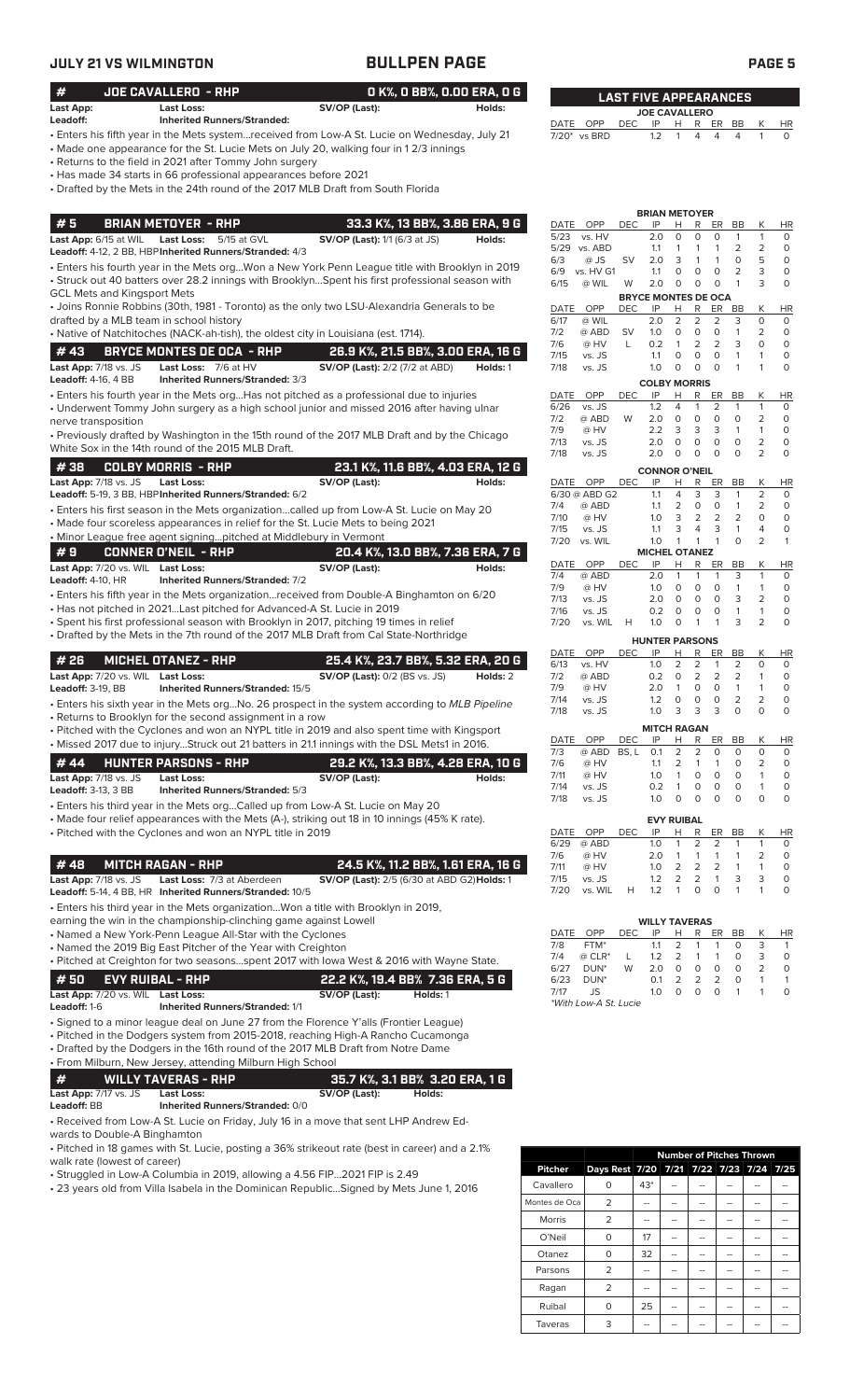## **JULY 21 VS WILMINGTON HIGH/LOW & CHARTS PAGE 6**

| INDIVIDUAL PITCHING HIGHS                                                   |
|-----------------------------------------------------------------------------|
|                                                                             |
|                                                                             |
| Most Home Runs Allowed, Game4 (2x, Jose Butto, 6/6 at Jersey Shore)         |
| Most Strikeouts, Game, Starter 9 (2x Connor Grey, 7/16 vs. Jersey Shore)    |
| Most Strikeouts, Game, Reliever5 (3x, Michel Otanez, 6/26 vs. Jersey Shore) |
|                                                                             |
|                                                                             |
|                                                                             |
|                                                                             |
|                                                                             |
|                                                                             |
|                                                                             |

| TEAM PITCHING HIGHS                                                        |  |
|----------------------------------------------------------------------------|--|
|                                                                            |  |
|                                                                            |  |
|                                                                            |  |
|                                                                            |  |
|                                                                            |  |
|                                                                            |  |
|                                                                            |  |
|                                                                            |  |
|                                                                            |  |
|                                                                            |  |
| Most Strikeouts, Extra Innings  10 (2x, 7/7 at Hudson Valley - 10 innings) |  |
|                                                                            |  |
|                                                                            |  |
|                                                                            |  |
|                                                                            |  |
| Most Pitchers Used, Extra Innings 5 (5/23 vs. Hudson Valley - 12 innings)  |  |
|                                                                            |  |

|                                                                                                                                                                                                                                                       |                                | <b>TEAM MISCELLANEOUS</b>                                                      |  |
|-------------------------------------------------------------------------------------------------------------------------------------------------------------------------------------------------------------------------------------------------------|--------------------------------|--------------------------------------------------------------------------------|--|
|                                                                                                                                                                                                                                                       |                                |                                                                                |  |
|                                                                                                                                                                                                                                                       |                                | Longest Game, Time, Extra-Inning Game3:30 (6/23 vs. Jersey Shore - 10 innings) |  |
|                                                                                                                                                                                                                                                       |                                | Shortest Game, Time, Nine-Inning Game  2:20 (5/18 vs. Hudson Valley)           |  |
|                                                                                                                                                                                                                                                       |                                |                                                                                |  |
|                                                                                                                                                                                                                                                       |                                |                                                                                |  |
|                                                                                                                                                                                                                                                       |                                |                                                                                |  |
|                                                                                                                                                                                                                                                       |                                |                                                                                |  |
|                                                                                                                                                                                                                                                       |                                |                                                                                |  |
|                                                                                                                                                                                                                                                       |                                |                                                                                |  |
|                                                                                                                                                                                                                                                       |                                |                                                                                |  |
|                                                                                                                                                                                                                                                       |                                |                                                                                |  |
|                                                                                                                                                                                                                                                       |                                |                                                                                |  |
|                                                                                                                                                                                                                                                       |                                |                                                                                |  |
| OUTFIELD ASSISTS [9]                                                                                                                                                                                                                                  | <u>and the second property</u> | <b>RECORD BREAKDOWN</b>                                                        |  |
| NAME TOTAL                                                                                                                                                                                                                                            | (LAST)                         |                                                                                |  |
| $\mu$ and $\mu$ and $\mu$ and $\mu$ and $\mu$ and $\mu$ and $\mu$ and $\mu$ and $\mu$ and $\mu$ and $\mu$ and $\mu$ and $\mu$ and $\mu$ and $\mu$ and $\mu$ and $\mu$ and $\mu$ and $\mu$ and $\mu$ and $\mu$ and $\mu$ and $\mu$ and $\mu$ and $\mu$ |                                | Tied After 6 2.4                                                               |  |

Duplantis 4 5/13 at GVL Ashford 2 7/10 at HV Molina 1 5/21 vs. HV Winaker 1 5/6 at ASH Bohanek 1 7/6 at HV

|                          |           | . .<br>O                              |
|--------------------------|-----------|---------------------------------------|
| UNIFORM RECORDS          |           | G<br>E)                               |
| <b>Home White</b>        | $4 - 3$   | Q                                     |
| <b>Road Gray</b>         | $12 - 23$ | N<br>S                                |
| <b>Championship Gold</b> | $6-11$    | O<br>Ъ                                |
| <b>Coney Island</b>      | $0 - 2$   | S<br>Н                                |
| Los Jefes                | $1-0$     | $\overline{H}$<br>D<br>H              |
|                          |           | O<br>S <sup>-</sup><br>S <sup>-</sup> |
|                          |           | S<br>$\overline{H}$<br>R              |
|                          |           | D<br>N                                |
|                          |           | S<br>O                                |
|                          |           | V.<br>V.                              |
|                          |           | S                                     |
|                          |           | S<br>O                                |
|                          |           | Fi                                    |
|                          |           | R<br>Lέ                               |
|                          |           | $\mathbf{C}$                          |

### Most RBI, Game .................................................................. 6 (Luke Ritter, 6/20 at Wilmington) Most Doubles, Game..........................................2 (9x last: Joe Genord, 6/19 at Wilmington) Most Triples, Game........................................ 1 (10x, last: LT Struble, 6/25 vs. Jersey Shore) Most Home Runs, Game............................2 (3x, Antoine Duplantis, 7/11 at Hudson Valley) Home Runs, Consecutive Games ................Three games (2x, last: Luke Ritter, 6/18-6/21) Grand Slams .......................................................1 (2x, Luke Ritter 6/19 & 6/20 at Wilmington)

Walk-off Home Runs...........................................1 (Hayden Senger, 5/23 vs. Hudson Valley) Most Walks, Game ........................................ 3 (2x, Antoine Duplantis, 6/2 at Jersey Shore) Most Strikeouts, Game...............................4 (11x, Francisco Alvarez, 7/17 vs. Jersey Shore) Most Total Bases, Game...................................................10 (Brett Baty, 6/3 at Jersey Shore) Most Extra-Base Hits, Game............................... 3 (3x, Cody Bohanek, 6/15 at Wilmington) .2 (Ronny Mauricio, 6/27 vs. Jersey Shore)

### Most Runs, Game ........................................................................................... 16 (5/8 at Asheville) Fewest Runs, Game..................................................0 (7x, 7/10 at Hudson Valley - 7 innings) Most Runs, Inning..........................................................................6 (8th, 7/11 at Hudson Valley) Most Hits, Game .......................................................................................18 (6/20 at Wilmington) 0 (7/10 at Hudson Valley - 7 innings) Most Doubles, Game...................................................................5 (2x, 5/19 vs. Hudson Valley) Most Triples, Game.......................................................................1 (10x, 6/25 vs. Jersey Shore) Most Home Runs, Game.....<br>Grand Slams, Game.............  $1(2x, 6/20$  at Wilmington) Home Runs, Consecutive Games ...................................................6 games (2x, last: 6/1-6/6) Most Home Runs, Inning ......................................................................... 3 (6/20 at Wilmington) Back-to-Back Home Runs ..............................................3 times (last: 6/26 vs. Jersey Shore) Most Extra-Base Hits, Game. Most Walks, Nine-Inning Game ....................................................... 9 (2x, 6/19 at Wilmington) Most Walks, Extra Innings ............................................4 (6/23 vs. Jersey Shore - 10 innings) Most Strikeouts, Nine-Inning Game.....<br>Most Strikeouts, Extra Innings .............. Most Strikeouts, Extra Innings ................................15 (5/23 vs. Hudson Valley - 12 innings) Most Stolen Bases, Game....<br>LOB, Nine Innings ................... LOB, Nine Innings .......................................................................................... 13 (5/5 at Asheville) LOB, Extra Innings........................................................13 (6/23 vs. Jersey Shore - 10 innings) .3 (5x, 7/7 at Hudson Valley - 10 innings) **TEAM BATTING HIGHS**

Longest Hitting Streak ................................................................12 (Ronny Mauricio, 5/4-5/20) Most Runs, Game ..................................................... 4 (Antoine Duplantis, 5/16 at Greenville) Most Hits, Game.. ...........................................4 (2x, last: Brett Baty, 5/19 vs. Hudson Valley)

**INDIVIDUAL BATTING HIGHS**

Pinch-Hit Home Runs... Leadoff Home Runs....<br>Walk-off Home Runs...

### **FIELDING**

Most Errors, Team, Game...............................................................................6 (5/7 at Asheville) Most Errors, Individual, Game......................2 (6x, last: Brett Baty, 6/11 vs. Hudson Valley) Most Double Plays Turned, Nine-Inning Game.......................... 3 (5/19 vs. Hudson Valley) Consecutive Errorless Games, Team.

**STARTERS BY POSITION**

**C-** Alvarez (22), Uriarte (19), Mena (14), Senger (9)

**1B-** Genord (44), Vasquez (11), Ritter (5), Bohanek (3), Winaker (2)

**2B-** Ritter (37), Walters (12), Gonzalez (9), Fermin (3), Tiberi (1), Struble (1), McNeil (1), Bohanek (1)

**3B-** Baty (41), Bohanek (14), Tiberi (7), Fermin (1), Gonzalez (1)

**SS-** Mauricio (52), Bohanek (5), Walters (4), Gonzalez (3), Fermin (1)

**LF-** Duplantis (32), Tiberi (12), Vasquez (6), Bohanek (4), Suozzi (4), Baty (3), Winaker (1), Ashford (1), Kleszcz (1), Struble (1)

**CF-** Duplantis (25), Hernandez (23), Mangum (8), Hernandez (8), Molina (6), Ota (2), Ashford (1)

**RF-** Ashford (26), Struble (12), Molina (10), Bohanek (5), Winaker (4), Hernandez (4), Kleszcz (3), Ota (1)

**DH-** Alvarez (18), Genord (8), Baty (7), Mauricio (6), Ritter (4), Bohanek (3), Tiberi (3), Hernandez (3), Vasquez (3), Senger (2), Mena (2), Walters (2), Fermin (1), Mangum (1), Ashford (1), Struble (1)

### **STARTERS BY BATTING ORDER**

**1st -** Duplantis (52), Bohanek (4), Struble (3), Tiberi (2), Mangum (2), Ashford (1), McNeil (1)

**2nd -** Bohanek (16), Mauricio (10), Fermin (7), Ashford (6), Mangum (5), Duplantis (5), Winaker (4), Gonzalez (3), Tiberi (3), Struble (3), Walters (2), Alvarez (2), Ritter (1)

**3rd -** Mauricio (50), Baty (15)

**4th-** Baty (36), Alvarez (15), Ritter (9), Vasquez (3), Genord (2)

**5th-** Alvarez (24), Ritter (14), Vasquez (7), Genord (5), Senger (4), Ashford (4), Bohanek (4), Ota (2), Hernandez (1)

**6th-** Ritter (18), Genord (14), Ashford (10), Bohanek (7), Hernandez (3), Senger (3), Mena (2), Winaker (2), Kleszcz (1), Ota (1), Suozzi (1) Tiberi (1), Uriarte (1)

**7th-** Genord (24), Ashford (6), Tiberi (5), Vasquez (4), Bohanek (4), Gonzalez (4), Senger (3), Uriarte (3), Ritter (3), Hernandez (2), Walters (2), Mena (2), Suozzi (1), Kleszcz (1), Winaker (1)

**8th-** Tiberi (11), Hernandez (10), Uriarte (8), Genord (7), Vasquez (6), Walters (6), Mena (6), Gonzalez (4), Ashford (2), Suozzi (2), Kleszcz (1), Senger (1), Molina (1), Struble (1)

**9th-** Molina (15), Hernandez (14), Walters (7), Uriarte (7), Mena (6), Struble (5) Struble (3), Mangum (2), Gonzalez (2), Bohanek (1), Kleszcz (1) Tiberi (1)

|             | <b>CATCHERS STEALING</b> |     |     |      | <b>MULTI-RUN INNINGS</b> |                   |  |  |
|-------------|--------------------------|-----|-----|------|--------------------------|-------------------|--|--|
| <b>Name</b> | CS                       | АТТ | PCT | Runs | <b>Times</b>             | Last              |  |  |
| Alvarez     |                          | 33  | 21% | 6    |                          | 8th, 7/11 at HV   |  |  |
| Mena        | 3                        | 16  | 18% | 5    | 5                        | 3rd, 7/20 vs. WIL |  |  |
| Senger      | 2                        | 10  | 20% | 4    | 5                        | 3rd, 7/16 vs. JS  |  |  |
| Uriarte     |                          | 31  | 35% | 3    | 22                       | 4th, 7/20 vs. WIL |  |  |
| Team        | 23                       | 90  | 26% |      | 34                       | 2nd, 7/16 vs. JS  |  |  |

|                  |                                                | v. |  |                                            |  |     | 3 4 5 6 7 8 9 10 + TOTALS |
|------------------|------------------------------------------------|----|--|--------------------------------------------|--|-----|---------------------------|
| <b>OPPONENTS</b> | 36   41   56   44   29   36   25   40   21   5 |    |  |                                            |  |     | 328                       |
| <b>BKLYN</b>     |                                                |    |  | 32   20   30   36   23   37   26   39   16 |  | - 6 | 267                       |

|        | RECORD BREAKDOWN              |  |
|--------|-------------------------------|--|
| T)     |                               |  |
|        |                               |  |
| l<br>V |                               |  |
|        |                               |  |
|        |                               |  |
|        |                               |  |
|        |                               |  |
|        |                               |  |
|        |                               |  |
|        |                               |  |
|        |                               |  |
|        |                               |  |
|        |                               |  |
|        |                               |  |
|        |                               |  |
|        |                               |  |
|        |                               |  |
|        | Score 4 or More Runs 19-13    |  |
|        |                               |  |
|        |                               |  |
|        | Do Not Allow a Home Run 13-12 |  |
|        | Hit More Home Runs 13-7       |  |
|        | Opponent Hits More HRs1-18    |  |
|        |                               |  |
|        |                               |  |
|        |                               |  |
|        |                               |  |
|        |                               |  |
|        |                               |  |
|        |                               |  |
|        |                               |  |
|        | Opponent Scores First9-27     |  |
|        |                               |  |
|        |                               |  |
|        |                               |  |
|        |                               |  |
|        |                               |  |
|        |                               |  |
|        |                               |  |
|        | Last Game of Series  4-6      |  |
|        |                               |  |
|        |                               |  |
|        |                               |  |
|        |                               |  |
|        |                               |  |

| <b>MISC. WINS</b>                        |
|------------------------------------------|
| Come from Behind Wins .11 (7/20 vs. WIL) |
| Wins in Last At-Bat4 (6/26 vs. JS)       |
| Walk-off Wins  2 (6/23 vs. JS)           |

**Name Umpire Date** Joe GenordDylan Bradley 7/9 at HV Ed Blankmeyer Joe Belangia 7/11 at HV

**EJECTIONS**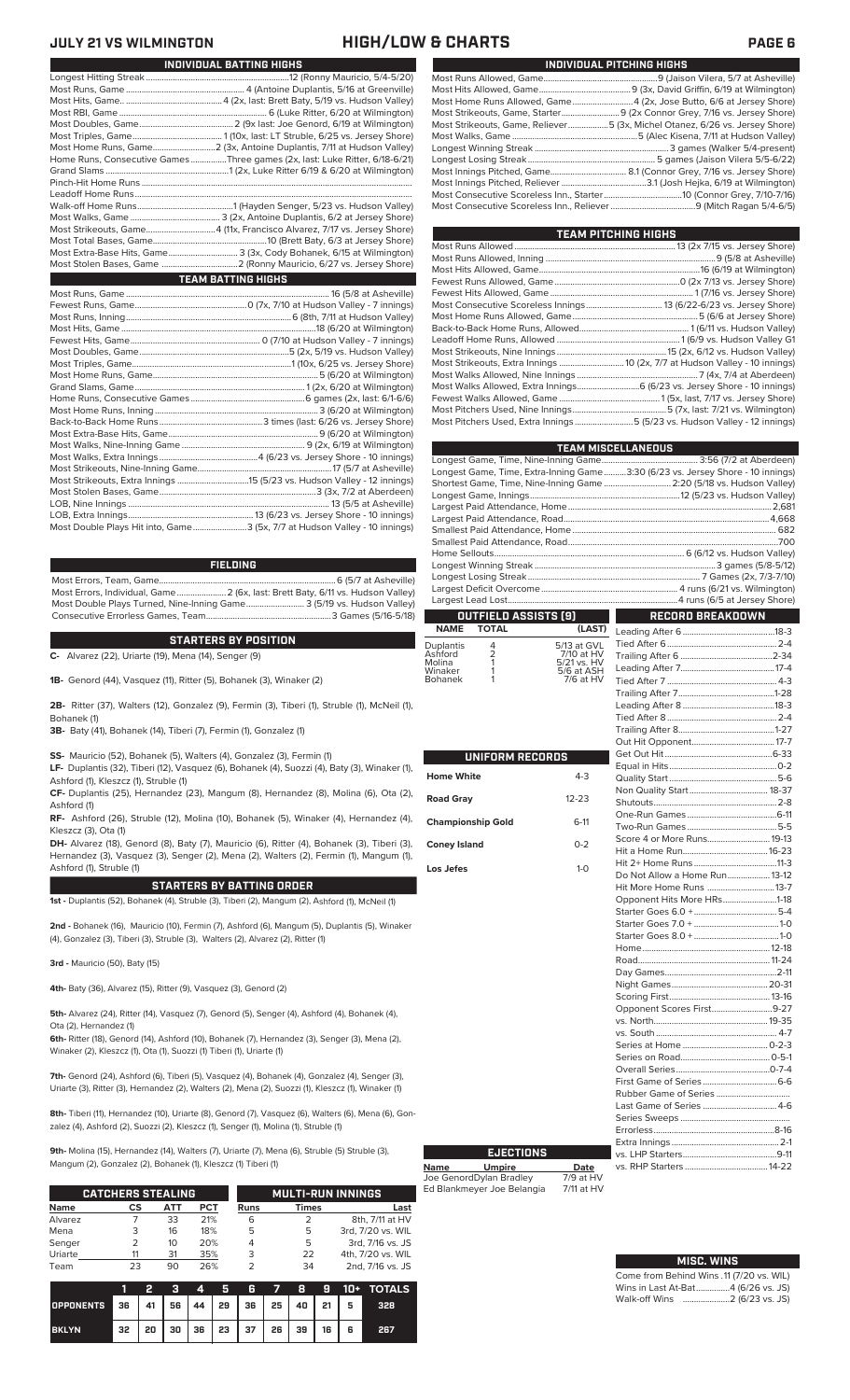## **JULY 21 VS WILMINGTON GAME BY GAME RESULTS**

|--|--|

|             |              |                            |                |           |           |                   |         | <b>GAME-BY-GAME RESULTS</b>                                                         |                               |                         |             |                   |
|-------------|--------------|----------------------------|----------------|-----------|-----------|-------------------|---------|-------------------------------------------------------------------------------------|-------------------------------|-------------------------|-------------|-------------------|
| <b>DATE</b> | GM#          | <b>OPPONENT</b>            | W-L/TIME SCORE |           | RECORD    | POSITION          | GA/GB   | <b>WINNING PITCHER</b>                                                              | <b>LOSING PITCHER</b>         | <b>SAVE</b>             | <b>TIME</b> | <b>ATTENDANCE</b> |
| 5/4         | $\mathbf{1}$ | at Asheville               | W              | $8-2$     | $1-0$     | T <sub>1st</sub>  | $+1$    | Josh Walker (1-0)                                                                   | Blair Henley (0-1)            |                         | 3:16        | 1,200             |
| 5/5         | 2            | at Asheville               | L              | $6-1$     | $1 - 1$   | T <sub>2</sub> nd | $-1$    | Chandler Casey (1-0)                                                                | Jose Butto (1-0)              |                         | 3:26        | 1,200             |
| 5/6         | 3            | at Asheville               | L              | $11 - 4$  | $1 - 2$   | T3rd              | $-2$    | Matt Ruppenthal (1-0)                                                               | Oscar Rojas (0-1)             |                         | 3:10        | 1,200             |
| 5/7         | 4            | at Asheville               | L              | $13 - 7$  | $1 - 3$   | T3rd              | -3      | R.J. Freure (1-0)                                                                   | Jaison Vilera (0-1)           |                         | 3:44        | 1,200             |
| 5/8         | 5            | at Asheville               | W              | $16-12$   | $2 - 3$   | T3rd              | -3      | Alec Kisena (1-0)                                                                   | Juan Pablo Lopez (1-0)        |                         | 3:52        | 1,200             |
| 5/9         |              | at Asheville               |                |           |           |                   |         | Cancelled due to non-COVID-related illness                                          |                               |                         |             |                   |
| 5/10        |              | OFF DAY                    |                |           |           |                   |         |                                                                                     |                               |                         |             |                   |
| 5/11        | 6            | at Greenville              | W              | $6-1$     | $3-3$     | 2 <sub>nd</sub>   | $-2.5$  | Josh Walker (2-0)                                                                   | Jay Groome (0-2)              |                         | 3:00        | 1,995             |
| 5/12        | 7            | at Greenville              | W              | $3 - 2$   | $4 - 3$   | 2 <sub>nd</sub>   | $-1.5$  |                                                                                     | Yusniel Padron-Artilles (0-2) | Mitch Ragan (1)         | 3:14        | 1,819             |
| 5/13        |              |                            |                | $8 - 2$   | $4 - 4$   |                   |         | Brian Metoyer (1-0)<br>Chris Murphy (1-1)                                           |                               |                         |             |                   |
|             | 8            | at Greenville              | L              |           |           | 2 <sub>nd</sub>   | $-2.5$  |                                                                                     | Oscar Rojas (0-2)             |                         | 3:21        | 2,485             |
| 5/14        | 9            | at Greenville              | L              | $5-1$     | $4 - 5$   | 4th               | $-2.5$  | Brayan Bello (2-0)                                                                  | Alec Kisena (1-1)             |                         | 2:54        | 2,732             |
| 5/15        | 10           | at Greenville              | L              | $8 - 4$   | $4-6$     | 4th               | $-3.5$  | Yorvin Pantoja (1-0)                                                                | Brian Metoyer (1-1)           |                         | 2:52        | 2,883             |
| 5/16        | 11           | at Greenville              | L              | $10 - 9$  | $4 - 7$   | 4th               | $-3.5$  | Jake Wallace (1-0)                                                                  | Eric Orze (0-1)               |                         | 3:09        | 2,818             |
| 5/17        |              | OFF DAY                    |                |           |           |                   |         |                                                                                     |                               |                         |             |                   |
| 5/18        | 12           | <b>Hudson Valley</b>       | L              | $4-3$     | $4-8$     | 5th               | $-4.5$  | Zach Greene (1-1)                                                                   | Andrew Edwards (0-1)          |                         | 2:29        | 1,315             |
| 5/19        | 13           | <b>Hudson Valley</b>       | W              | 14-0      | $5-8$     | 5th               | $-3.5$  | Allan Winans (1-0)                                                                  | Jhony Brito (0-1)             |                         | 3:01        | 810               |
| 5/20        | 14           | <b>Hudson Valley</b>       | L              | $6-1$     | $5-9$     | 5th               | $-3.5$  | Luis Medina (2-0)                                                                   | Jaison Vilera (0-2)           |                         | 2:42        | 682               |
| 5/21        | 15           | <b>Hudson Valley</b>       | W              | 4-1       | $6-9$     | 5th               | $-3.5$  | Josh Walker (3-0)                                                                   | Josh Maciejewski (2-1)        | Eric Orze (1)           | 2:33        | 998               |
| 5/22        | 16           | <b>Hudson Valley</b>       | L              | $5-3$     | $6-10$    | 5th               | $-4.5$  | Ken Waldichuk (1-0)                                                                 | Cam Opp (0-1)                 |                         | 3:14        | 1,624             |
| 5/23        | 17           | <b>Hudson Valley</b>       | W              | $6-5(12)$ | $7-10$    | 5th               | $-3.5$  | Josh Hejka (1-0)                                                                    | Zach Greene (1-2)             |                         | 3:24        | 1,261             |
| 5/24        |              | OFF DAY                    |                |           |           |                   |         |                                                                                     |                               |                         |             |                   |
| 5/25        | 18           | Aberdeen                   | L              | $8-1$     | $7 - 11$  | 5th               | $-4.5$  | Drew Rom (2-0)                                                                      | Oscar Rojas (0-3)             |                         | 2:52        | 861               |
| 5/26        | 19           | Aberdeen                   |                |           |           |                   |         | 5/26 game postponed due to rain, makeup scheduled for doubleheader 5/27             |                               |                         |             |                   |
| 5/27        | 19           | Aberdeen                   | L              | $6-2(7)$  | $7-12$    | 5th               | $-5.5$  | Grayson Rodriguez (3-0)                                                             | Jaison Vilera (0-3)           |                         | 2:14        |                   |
|             | 20           | Aberdeen                   | г              | $10-1(7)$ | $7-13$    | 5th               | $-6.5$  | Morgan McSweeney (2-0)                                                              | Cam Opp (0-2)                 |                         | 2:37        | 926               |
| 5/28        | 21           | Aberdeen                   |                |           |           |                   |         | 5/28 game postponed due to rain, makeup scheduled for doubleheader 8/25             |                               |                         |             |                   |
| 5/29        | 21           | Aberdeen                   | г              | $4 - 1$   | $7-14$    | 5th               | $-7.5$  | <b>Garrett Stallings (3-1)</b>                                                      | Alec Kisena (1-2)             | Connor Gillispie (1)    | 2:52        | 1,509             |
| 5/30        | 22           | Aberdeen                   |                |           |           |                   |         | 5/30 game posted to a later date to be determined                                   |                               |                         |             |                   |
| 5/31        |              | OFF DAY                    |                |           |           |                   |         |                                                                                     |                               |                         |             |                   |
|             |              |                            |                |           |           |                   |         | MAY [7-14]                                                                          |                               |                         |             |                   |
| 6/1         | 22           | at Jersey Shore            | W              | $11 - 5$  | $8-14$    | T4th              | $-7.5$  | Jose Butto (1-1)                                                                    | Josh Hendrickson (0-1)        |                         | 3:03        | 2,077             |
| 6/2         | 23           | at Jersey Shore            | L              | $4-1$     | $8 - 15$  | 5th               | $-8.5$  | Carlo Reyes (1-0)                                                                   | Justin Lasko (0-1)            | Blake Brown (1)         | 2:44        | 1,591             |
| 6/3         | 24           | at Jersey Shore            | W              | $6 - 4$   | $9 - 15$  | 4th               | $-8.5$  | Bryce Montes de Oca (1-0)                                                           | Jack Perkins (0-1)            | Brian Metoyer (1)       | 3:15        | 1,473             |
| 6/4         | 25           | at Jersey Shore            | L              | $5-4(7)$  | $9-16$    | 5th               | $-9.0$  | Aneurys Zabala (2-2)                                                                | Allan Winans (1-1)            |                         | 2:12        | 2,399             |
| 6/5         | 26           | at Jersey Shore            | L              | $5 - 4$   | $9 - 17$  | 5th               | $-9.0$  | Mike Adams (1-1)                                                                    | Mitch Ragan (0-1)             |                         | 2:36        | 2,122             |
| 6/6         | 27           | at Jersey Shore            | L              | $11-6$    | $9-18$    | 5th               | $-9.5$  | Nick Lackney (1-0)                                                                  | Jose Butto (1-2)              |                         | 3:31        | 2,041             |
| 6/7         |              | OFF DAY                    |                |           |           |                   |         |                                                                                     |                               |                         |             |                   |
| 6/9         | 28           | <b>Hudson Valley</b>       | L              | $3-2(7)$  | $9-19$    | 5th               | $-10.5$ | Tanner Myatt (1-0)                                                                  | Justin Lasko (0-2)            | Justin Wilson (1)       | 2:22        |                   |
|             | 29           | <b>Hudson Valley</b>       | W              | $5-3(7)$  | $10-19$   | 5th               | $-9.5$  | Eric Orze (1-1)                                                                     | Luis Medina (2-1)             | Bryce Montes de Oca (1) | 2:02        | 1,211             |
|             |              |                            |                |           |           |                   |         |                                                                                     |                               |                         |             |                   |
| 6/10        | 30           | <b>Hudson Valley</b>       | L              | $1 - 0$   | 10-20     | 5th               | $-9.5$  | <b>Barrett Loseke (2-1)</b>                                                         | Cam Opp (0-3)                 | Zach Greene (1)         | 2:37        | 1,396             |
| 6/11        | 31           | <b>Hudson Valley</b>       | L              | $8-0$     | $10 - 21$ | 5th               | $-9.5$  | Ken Waldichuk (2-0)                                                                 | Jaison Vilera (0-4)           |                         | 3:06        | 1,597             |
| 6/12        | 32           | <b>Hudson Valley</b>       | г              | $5-4$     | 10-22     | 5th               | $-9.5$  | Nelson Alvarez (2-0)                                                                | Bryce Montes de Oca (1-1)     | Justin Wilson (2)       | 3:22        | 2,194             |
| 6/13        | 33           | <b>Hudson Valley</b>       | L              | $5-0$     | $10 - 23$ | 5th               | $-9.5$  | Hayden Wesneski (1-1)                                                               | Allan Winans (1-2)            |                         | 2:50        | 1,749             |
| 6/14        |              | OFF DAY                    |                |           |           |                   |         |                                                                                     |                               |                         |             |                   |
| 6/15        | 34           | at Wilmington              | W              | $3-1$     | $11 - 23$ | 5th               | $-8.5$  | Brian Metoyer (2-1)                                                                 | Zach Brzykcy (2-1)            | Andrew Edwards (1)      | 2:21        | 1,188             |
| 6/16        | 35           | at Wilmington              | L              | $5 - 2$   | $11 - 24$ | 5th               | $-9.5$  | Amos Willingham (1-0)                                                               | Eric Orze (1-2)               | Reid Schaller (3)       | 2:51        | 700               |
| 6/17        | 36           | at Wilmington              | L              | $8 - 4$   | $11 - 25$ | 5th               | $-10.5$ | Joan Adon (3-1)                                                                     | Alec Kisena (1-3)             |                         | 2:54        | 1,009             |
| 6/18        | 37           | at Wilmington              | W              | $7-5$     | $12 - 25$ | 5th               | $-10$   | Mitch Ragan (1-1)                                                                   | Reid Schaller (1-1)           |                         | 2:52        | 2,565             |
| 6/19        | 38           | at Wilmington              | L              | $9 - 8$   | 12-26     | 5th               | $-11$   | Christian Vann (2-0)                                                                | Andrew Edwards (0-2)          |                         | 3:26        | 1,899             |
| 6/20        | 39           | at Wilmington              | W              | $13-1$    | 13-26     | 5th               | $-11$   | Justin Lasko (1-2)                                                                  | Alfonso Hernanndez (0-1)      |                         | 2:44        | 2,722             |
| 6/21        |              | OFF DAY                    |                |           |           |                   |         |                                                                                     |                               |                         |             |                   |
| 6/22        | 40           | <b>Jersey Shore</b>        | L              | $7-5$     | 13-27     | 5th               | $-12$   | Manuel Silva (1-0)                                                                  | Jaison Vilera (0-5)           | Aneurys Zabala (3)      | 3:01        | 2,307             |
| 6/23        | 41           | <b>Jersey Shore</b>        | W              | $3-2(10)$ | 14-27     | 5th               | $-12$   | Mitch Ragan (2-1)                                                                   | Andrew Brown (2-2)            |                         | 3:30        | 1,595             |
| 6/24        | 42           | <b>Jersey Shore</b>        | L              | $3-0$     | 14-28     | 5th               | $-13$   | Kevin Gowdy (2-3)                                                                   | Jose Butto (1-3)              | Blake Brown (2)         | 2:52        | 1,906             |
| 6/25        | 43           | <b>Jersey Shore</b>        | W              | $7-2$     | 15-28     | 5th               | $-13$   | Cam Opp (1-3)                                                                       | Jonathan Hughes (2-3)         |                         | 2:44        | 2,194             |
| 6/26        | 44           | <b>Jersey Shore</b>        | W              | $8-5$     | 16-28     | 5th               | $-13$   | <b>Michel Otanez (1-0)</b>                                                          | Mark Potter (0-2)             |                         | 3:13        | 2,363             |
| 6/27        | 45           | <b>Jersey Shore</b>        | г              | $3-0$     | 16-29     | 5th               | $-13$   | Dominic Pipkin (2-0)                                                                | Justin Lasko (1-3)            | Blake Brown (3)         | 2:43        | 2,253             |
| 6/28        |              | OFF DAY                    |                |           |           |                   |         |                                                                                     |                               |                         |             |                   |
| 6/29        | 46           | at Aberdeen                | L              | $7 - 3$   | 16-30     | 5th               | $-14$   | Garrett Stallings (4-3)                                                             | Alec Kisena (1-4)             | Garrett Farmer (4)      | 2:40        | 1,347             |
| 6/30        | 47           | at Aberdeen                | L              | $2-1(7)$  | 16-31     | 5th               | $-14.5$ | Clayton McGinness (1-1)                                                             | Jose Butto (1-4)              | Logan Gillaspie (1)     | 1:53        |                   |
|             | 48           | at Aberdeen                | W              | $7-6(7)$  | $17 - 31$ | 5th               | $-14.5$ | Jaison Vilera (1-5)                                                                 | Kade Strowd (0-2)             | Mitch Ragan (2)         | 2:31        | 2,405             |
|             |              |                            |                |           |           |                   |         | <b>JUNE [10-17]</b>                                                                 |                               |                         |             |                   |
| 7/1         | 49           | at Aberdeen                | L              | $2-0(6)$  | 17-32     | 5th               | $-15$   | Drew Rom (5-0)                                                                      | Cam (1-4)                     |                         | 1:50        | 1,077             |
| 7/2         | 50           | at Aberdeen                | W              | $6 - 5$   | 18-32     | 5th               | $-14$   | Colby Morris (1-0)                                                                  | Connor Gillispie (4-4)        | Bryce Montes de Oca (2) | 3:56        | 2,004             |
| 7/3         | 51           | at Aberdeen                | L              | $4 - 3$   | 18-33     | 5th               | $-14.5$ | Xavier Moore (1-0)                                                                  | Mitch Ragan (2-2)             |                         | 3:00        | 4,668             |
|             |              | at Aberdeen                |                |           |           |                   |         |                                                                                     |                               |                         |             |                   |
| 7/4         | 52           | OFF DAY                    | L              | $7 - 2$   | 18-34     | 5th               | $-15.5$ | Garrett Stallings (5-3)                                                             | Alec Kisena (1-5)             |                         | 2:31        | 3,001             |
| 7/5         |              | at Hudson Valley           |                |           |           |                   |         |                                                                                     |                               |                         |             |                   |
| 7/6         | 53           |                            | L              | $9 - 7$   | 18-35     | 5th               | $-16.5$ | Charlie Ruegger (4-4)                                                               | Bryce Montes de Oca (1-2)     | Derek Craft (2)         | 3:15        | 1,687             |
| 7/7         | 54           | at Hudson Valley           | L              | $3-2(10)$ | 18-36     | 5th               | $-17.5$ | Barrett Loseke (3-1)<br>Game postponed due to rain, doubleheader scheduled for 7/10 | Josh Hejka (1-1)              |                         | 2:55        | 2,688             |
| 7/8         | 55           | at Hudson Valley 7:05 p.m. |                |           |           |                   |         |                                                                                     |                               |                         |             |                   |
| 7/9         | 55           | at Hudson Valley           | L              | $6 - 4$   | 18-37     | 5th               | $-18.5$ | Jhony Brito (3-3)                                                                   | Cam Opp (1-5)                 |                         | 3:06        | 3,896             |
| 7/10        | 56           | at Hudson Valley           | L              | $7-1(7)$  | 18-38     | 5th               | $-19.5$ | Mitch Spence (3-1)                                                                  | Connor Grey (0-1)             |                         | 2:22        |                   |
|             | 57           | at Hudson Valley           | L              | $5-0(7)$  | 18-39     | 5th               | $-20.5$ | Nick Ernst (4-0)                                                                    | Justin Lasko (1-4)            |                         | 2:03        | 3,111             |
| 7/11        |              | 58 at Hudson Valley        | W              | $10-3$    | 19-39     | 5th               | $-19.5$ | Josh Hejka (2-1)                                                                    | Shawn Semple (3-1)            |                         | 3:20        | 2,892             |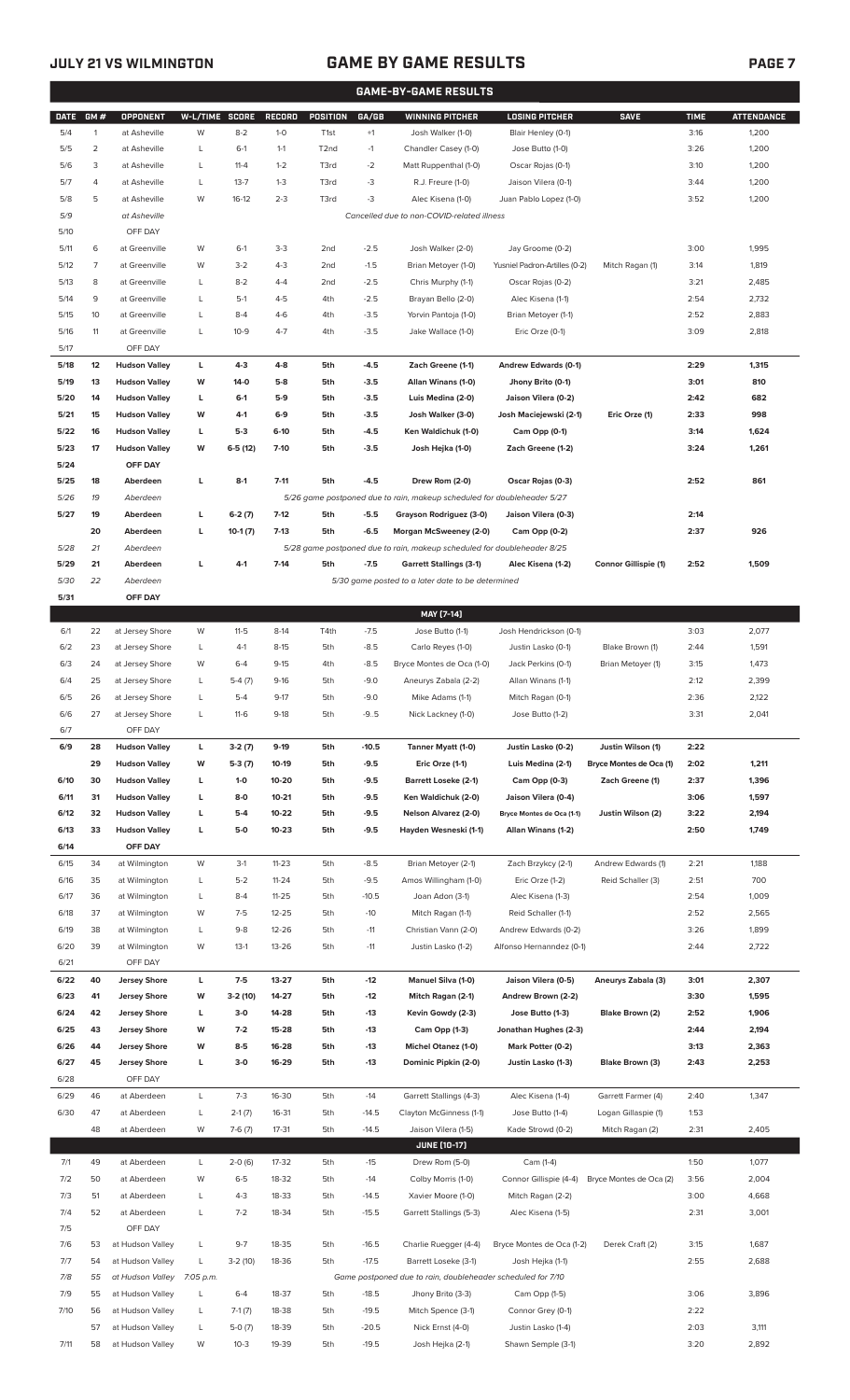## **JULY 21 VS WILMINGTON GAME-BY-GAME PAGE 8**

| DATE GM #<br>7/12 |            | OPPONENT<br>OFF DAY                          | W-L/TIME SCORE RECORD  |          |       | POSITION | GA/GB   | <b>WINNING PITCHER</b> | <b>LOSING PITCHER</b> | <b>SAVE</b>        | <b>TIME</b> | <b>ATTENDANCE</b> |
|-------------------|------------|----------------------------------------------|------------------------|----------|-------|----------|---------|------------------------|-----------------------|--------------------|-------------|-------------------|
| 7/13              | 59         | <b>Jersey Shore</b>                          | W                      | $1-0$    | 20-39 | 5th      | $-19.5$ | Michel Otanez (2-0)    | Blake Brown (0-1)     |                    | 2:34        | 2,681             |
| 7/14              | 60         | <b>Jersey Shore</b>                          | г                      | $3-2$    | 20-40 | 5th      | $-19.5$ | Carlo Reyes (2-1)      | Andrew Edwards (0-3)  |                    | 3:13        | 1,898             |
| 7/15              | 61         | <b>Jersey Shore</b>                          | L                      | $13 - 3$ | 20-41 | 5th      | $-19$   | Dominic Popkin (4-1)   | Cam Opp (1-6)         | Aiden Anderson (2) | 3:24        | 1,595             |
| 7/16              | 62         | <b>Jersey Shore</b>                          | W                      | $6-1$    | 21-41 | 5th      | $-19$   | Connor Grey (1-1)      | Tom Sutera (0-1)      |                    | 2:50        | 1,949             |
| 7/17              | 63         | <b>Jersey Shore</b>                          | W                      | $6-1$    | 22-41 | 5th      | $-19$   | Justin Lasko (2-4)     | Kevin Gowdy (3-5)     |                    | 2:56        | 2,422             |
| 7/18              | 64         | <b>Jersey Shore</b>                          | г                      | $7-1$    | 22-42 | 5th      | $-20$   | Carlo Reyes (3-1)      | Alec Kisena (1-6)     | Tyler Burch (3)    | 2:52        | 1,570             |
| 7/19              |            | OFF DAY                                      |                        |          |       |          |         |                        |                       |                    |             |                   |
|                   |            |                                              |                        |          |       |          |         |                        |                       |                    |             |                   |
| 7/20              | 65         | Wilmington                                   | W                      | $8-6$    | 23-42 | 5th      | $-20$   | Jaison Vilera (2-5)    | <b>Evan Lee (1-3)</b> | Hejka              | 3:18        | 1,086             |
| 7/21              | 66         | Wilmington                                   | 7:00 p.m.              |          |       |          |         |                        |                       |                    |             |                   |
| 7/22<br>7/23      | 67<br>68   | Wilmington                                   | 7:00 p.m.<br>7:00 p.m. |          |       |          |         |                        |                       |                    |             |                   |
|                   |            | Wilmington                                   |                        |          |       |          |         |                        |                       |                    |             |                   |
| 7/24              | 69         | Wilmington                                   | 6:00 p.m.              |          |       |          |         |                        |                       |                    |             |                   |
| 7/25              | 70         | Wilmington                                   | 4:00 p.m.              |          |       |          |         |                        |                       |                    |             |                   |
| 7/26              |            | OFF DAY                                      |                        |          |       |          |         |                        |                       |                    |             |                   |
| 7/27              | 71         | at Jersey Shore                              | 7:05 p.m.              |          |       |          |         |                        |                       |                    |             |                   |
| 7/28              | 72         | at Jersey Shore                              | 7:05 p.m.              |          |       |          |         |                        |                       |                    |             |                   |
| 7/29              | 73         | at Jersey Shore                              | 7:05 p.m.              |          |       |          |         |                        |                       |                    |             |                   |
| 7/30              | 74         | at Jersey Shore                              | 7:05 p.m.              |          |       |          |         |                        |                       |                    |             |                   |
| 7/31              | 75         | at Jersey Shore                              | 7:05 p.m.              |          |       |          |         | <b>JULY</b> [6-11]     |                       |                    |             |                   |
| 8/1               | 76         | at Jersey Shore                              | 1:05 p.m.              |          |       |          |         |                        |                       |                    |             |                   |
| 8/2               |            | OFF DAY                                      |                        |          |       |          |         |                        |                       |                    |             |                   |
|                   | 77         |                                              | 7:00 p.m.              |          |       |          |         |                        |                       |                    |             |                   |
| 8/3<br>8/4        | 78         | <b>Hudson Valley</b><br><b>Hudson Valley</b> | 7:00 p.m.              |          |       |          |         |                        |                       |                    |             |                   |
| 8/5               | 79         | <b>Hudson Valley</b>                         | 7:00 p.m.              |          |       |          |         |                        |                       |                    |             |                   |
| 8/6               | 80         | <b>Hudson Valley</b>                         | 7:00 p.m.              |          |       |          |         |                        |                       |                    |             |                   |
| 8/7               | 81         | <b>Hudson Valley</b>                         | 6:00 p.m.              |          |       |          |         |                        |                       |                    |             |                   |
| 8/8               | 82         | <b>Hudson Valley</b>                         | 4:00 p.m.              |          |       |          |         |                        |                       |                    |             |                   |
| 8/9               |            | OFF DAY                                      |                        |          |       |          |         |                        |                       |                    |             |                   |
| 8/10              | 83         | at Wilmington                                | 7:05 p.m.              |          |       |          |         |                        |                       |                    |             |                   |
| 8/11              | 84         | at Wilmington                                | 7:05 p.m.              |          |       |          |         |                        |                       |                    |             |                   |
| 8/12              | 85         | at Wilmington                                | 7:05 p.m.              |          |       |          |         |                        |                       |                    |             |                   |
| 8/13              | 86         | at Wilmington                                | 7:05 p.m.              |          |       |          |         |                        |                       |                    |             |                   |
| 8/14              | 87         | at Wilmington                                | 6:05 p.m.              |          |       |          |         |                        |                       |                    |             |                   |
| 8/15              | 88         | at Wilmington                                | 1:05 p.m.              |          |       |          |         |                        |                       |                    |             |                   |
| 8/16              |            | OFF DAY                                      |                        |          |       |          |         |                        |                       |                    |             |                   |
| 8/17              | 89         | at Hudson Valley                             | 7:05 p.m.              |          |       |          |         |                        |                       |                    |             |                   |
| 8/18              | 90         | at Hudson Valley                             | 7:05 p.m.              |          |       |          |         |                        |                       |                    |             |                   |
| 8/19              | 91         | at Hudson Valley                             | 7:05 p.m.              |          |       |          |         |                        |                       |                    |             |                   |
| 8/20              | 92         | at Hudson Valley                             | 7:05 p.m.              |          |       |          |         |                        |                       |                    |             |                   |
| 8/21              | 93         | at Hudson Valley                             | 6:05 p.m.              |          |       |          |         |                        |                       |                    |             |                   |
| 8/22              | 94         | at Hudson Valley                             | 4:35 p.m.              |          |       |          |         |                        |                       |                    |             |                   |
| 8/23              |            | OFF DAY                                      |                        |          |       |          |         |                        |                       |                    |             |                   |
| 8/24              | 95         | Aberdeen                                     | 7:00 p.m.              |          |       |          |         |                        |                       |                    |             |                   |
| 8/25              | 96         | Aberdeen                                     | 5:00 p.m.              |          |       |          |         |                        |                       |                    |             |                   |
|                   | 97         | Aberdeen                                     | DH                     |          |       |          |         |                        |                       |                    |             |                   |
| 8/26              | 98         | Aberdeen                                     | 7:00 p.m.              |          |       |          |         |                        |                       |                    |             |                   |
| 8/27              | 99         | Aberdeen                                     | 7:00 p.m.              |          |       |          |         |                        |                       |                    |             |                   |
| 8/28              | 100        | Aberdeen                                     | 6:00 p.m.              |          |       |          |         |                        |                       |                    |             |                   |
| 8/29              | 101        | Aberdeen                                     | 4:00 p.m.              |          |       |          |         |                        |                       |                    |             |                   |
| 8/30              |            | OFF DAY                                      |                        |          |       |          |         |                        |                       |                    |             |                   |
| 8/31              | 102        | Wilmington                                   | 6:30 p.m.              |          |       |          |         |                        |                       |                    |             |                   |
|                   |            |                                              |                        |          |       |          |         | AUGUST (0-0)           |                       |                    |             |                   |
| 9/1               | 103        | Wilmington                                   | 7:00 p.m.              |          |       |          |         |                        |                       |                    |             |                   |
| 9/2               | 104        | Wilmington                                   | 7:00 p.m.              |          |       |          |         |                        |                       |                    |             |                   |
| 9/3               | 105        | Wilmington                                   | 7:00 p.m.              |          |       |          |         |                        |                       |                    |             |                   |
| 9/4               | 106        | Wilmington                                   | 6:00 p.m.              |          |       |          |         |                        |                       |                    |             |                   |
| 9/5               | 107        | Wilmington                                   | 4:00 p.m.              |          |       |          |         |                        |                       |                    |             |                   |
| 9/6               |            | OFF DAY                                      |                        |          |       |          |         |                        |                       |                    |             |                   |
| 9/7               | 108        | at Hudson Valley                             | 7:05 p.m.              |          |       |          |         |                        |                       |                    |             |                   |
| 9/8               | 109        | at Hudson Valley                             | 7:05 p.m.              |          |       |          |         |                        |                       |                    |             |                   |
| 9/9               | 110        | at Hudson Valley                             | 7:05 p.m.              |          |       |          |         |                        |                       |                    |             |                   |
| 9/10              | 111        | at Hudson Valley                             | 7:05 p.m.              |          |       |          |         |                        |                       |                    |             |                   |
| 9/11<br>9/12      | 112<br>113 | at Hudson Valley<br>at Hudson Valley         | 6:05 p.m.<br>4:35 p.m. |          |       |          |         |                        |                       |                    |             |                   |
| 9/13              |            | OFF DAY                                      |                        |          |       |          |         |                        |                       |                    |             |                   |
| 9/14              | 114        | <b>Jersey Shore</b>                          | 7:00 p.m.              |          |       |          |         |                        |                       |                    |             |                   |
| 9/15              | 115        | <b>Jersey Shore</b>                          | 7:00 p.m.              |          |       |          |         |                        |                       |                    |             |                   |
| 9/16              | 116        | <b>Jersey Shore</b>                          | 7:00 p.m.              |          |       |          |         |                        |                       |                    |             |                   |
| 9/17              | 117        | <b>Jersey Shore</b>                          | 7:00 p.m.              |          |       |          |         |                        |                       |                    |             |                   |
| 9/18              | 118        | <b>Jersey Shore</b>                          | 4:00 p.m.              |          |       |          |         |                        |                       |                    |             |                   |
| 9/19              | 119        | <b>Jersey Shore</b>                          | 1:00 p.m.              |          |       |          |         |                        |                       |                    |             |                   |
|                   |            |                                              |                        |          |       |          |         | SEPTEMBER (0-0)        |                       |                    |             |                   |